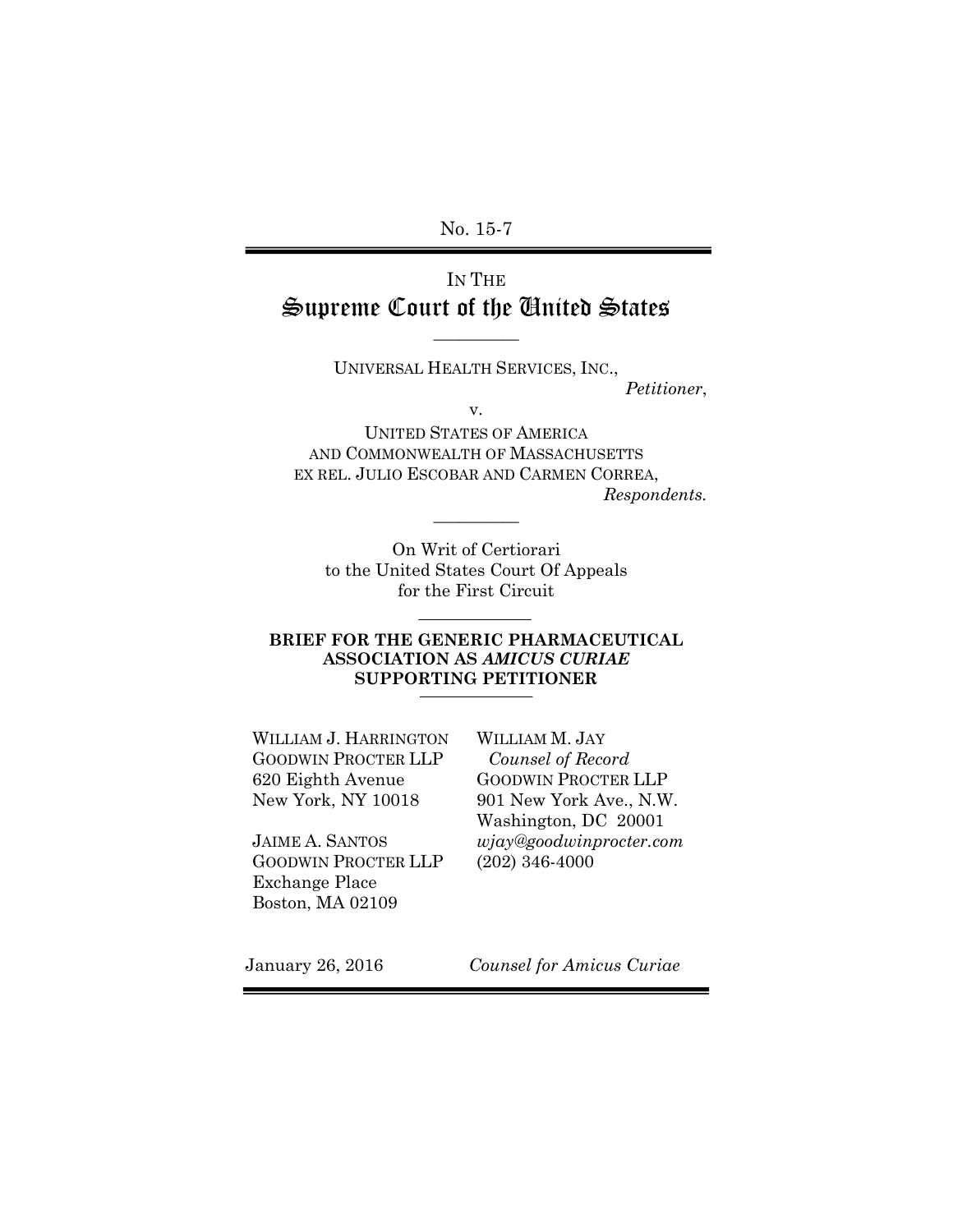# i **TABLE OF CONTENTS**

## **PAGE**

|     |                | INTEREST OF THE AMICUS CURIAE 1                                                                                                                                                         |  |
|-----|----------------|-----------------------------------------------------------------------------------------------------------------------------------------------------------------------------------------|--|
|     |                |                                                                                                                                                                                         |  |
|     |                |                                                                                                                                                                                         |  |
| I.  |                | THE IMPLIED-CERTIFICATION<br>THEORY THREATENS COMPANIES<br>AND INDIVIDUALS EVEN WHEN<br>THEY DO NO BUSINESS WITH THE                                                                    |  |
| II. |                | THE IMPLIED-CERTIFICATION<br>THEORY FAILS TO PROVIDE<br>ADEQUATE NOTICE TO POTENTIAL<br>DEFENDANTS ABOUT THE TYPE OF<br>CONDUCT THAT MAY SUBJECT                                        |  |
|     | A <sub>1</sub> | Highly-Regulated Entities Are<br>Subject To Nearly Countless And<br>Ever-Changing Technical<br>Regulations That Could Serve As The<br>Basis For An Implied-Certification                |  |
|     | B.             | Implied-Certification Claims Are<br>Often Based On Vague Regulatory<br>And Statutory Standards 12                                                                                       |  |
|     | C.             | Implied-Certification Claims Often<br>Allege Technical Violations That The<br>Responsible Agency Would Not<br><b>Pursue And That Private Plaintiffs</b><br>May Not Pursue Directly.  16 |  |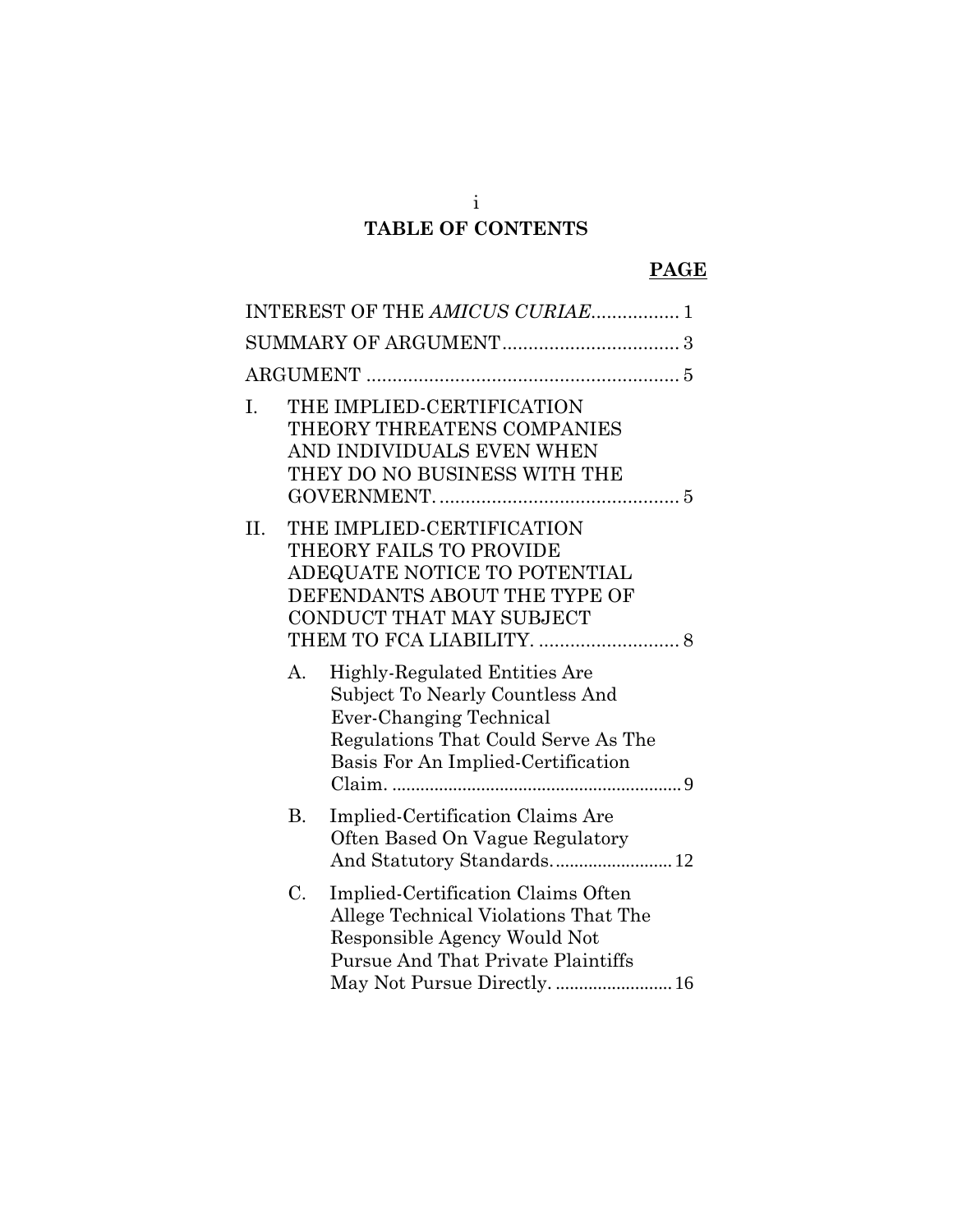| ij                                 |  |
|------------------------------------|--|
| III. IN LIGHT OF THE EXTRAORDINARY |  |
| PENALTIES THAT ACCOMPANY FCA       |  |
| <b>CLAIMS, THE RULE OF LENITY</b>  |  |
| CALLS FOR CONDITIONING             |  |
| LIABILITY ON AN EXPRESS            |  |
| CERTIFICATION, WHICH SERVES A      |  |
| NECESSARY GATEKEEPING ROLE 22      |  |
|                                    |  |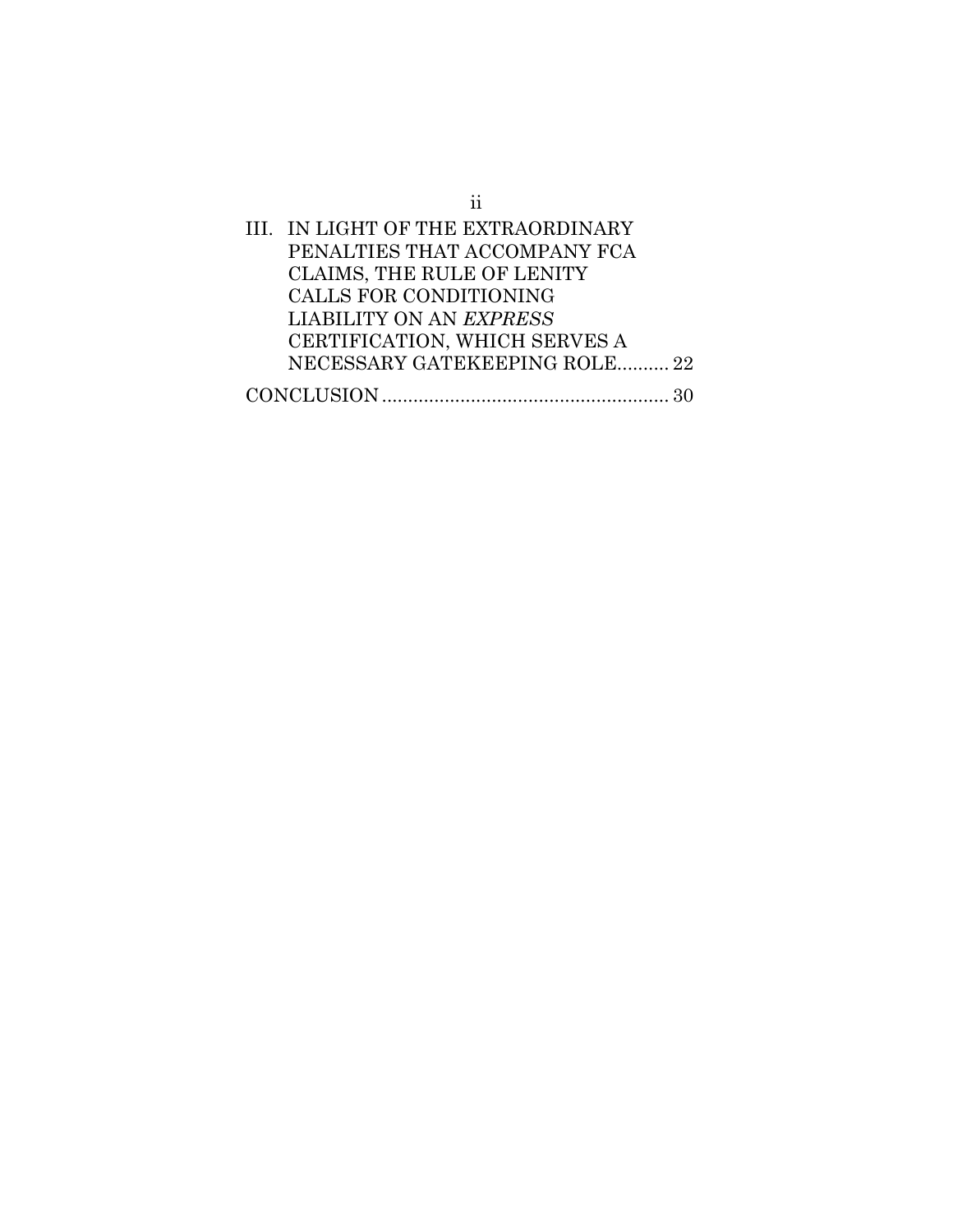## iii **TABLE OF AUTHORITIES**

## **Cases**

| Astra USA, Inc. v. Santa Clara Cnty.,                    |
|----------------------------------------------------------|
| BMW of N. Am., Inc. v. Gore,                             |
| Buckman Co. v. Plaintiffs' Legal Comm.,                  |
| Commissioner v. Acker,                                   |
| Crandon v. United States,                                |
| Heckler v. Chaney,                                       |
| Hughes Aircraft Co. v. United States ex rel.<br>Schumer, |
|                                                          |
| In re Apple Computer Sec. Litig.,                        |
| In re Pharm. Indus. Average Wholesale Price<br>Litig.,   |
| No. CIV.A.05-11084-PBS, 2008 WL                          |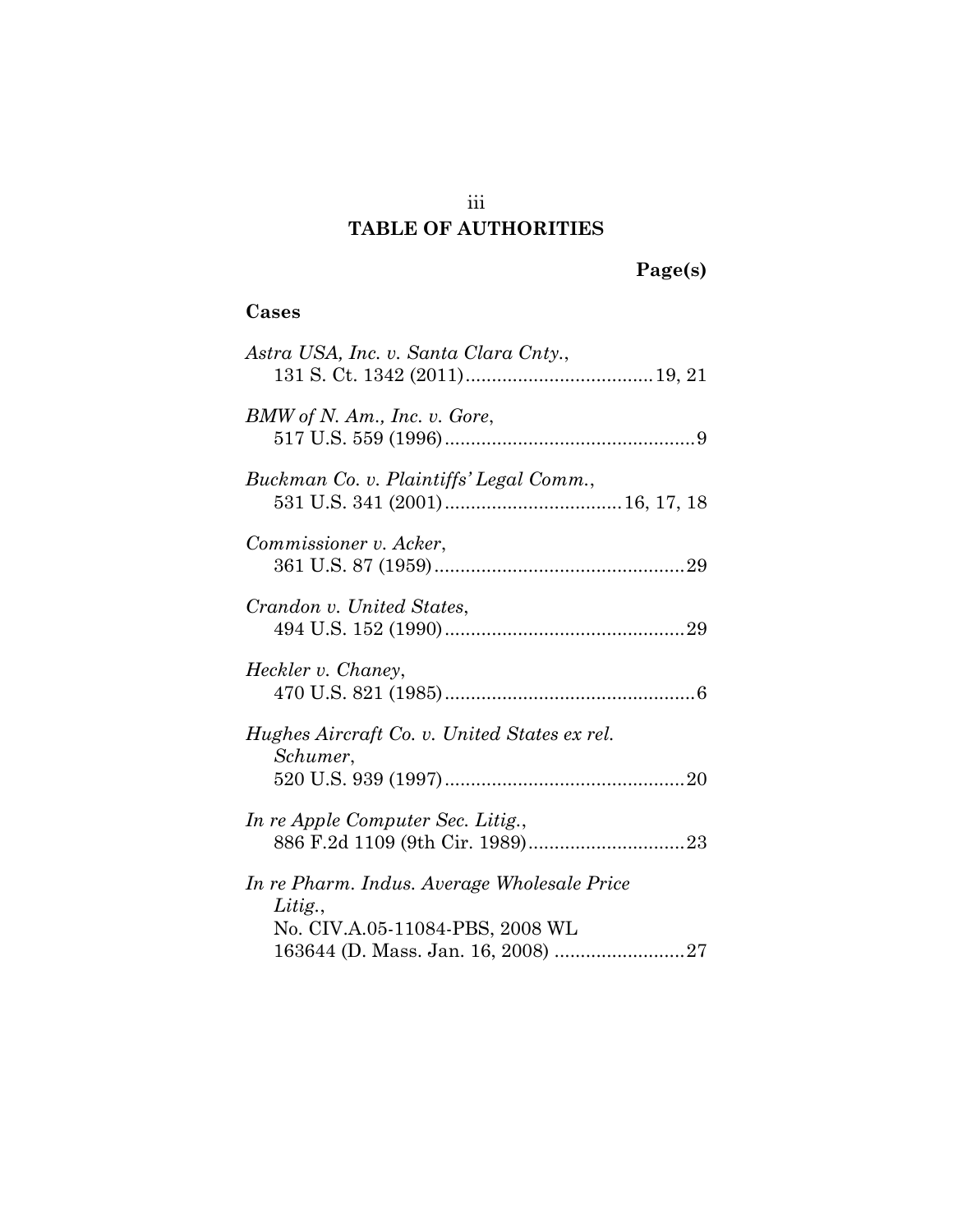| iv                                                                                                                      |
|-------------------------------------------------------------------------------------------------------------------------|
| In re Plavix Mktg., Sales Practices & Prods.<br>Liab. Litig.,                                                           |
| No. CIV.A. 13-1039 FLW, 2015 WL                                                                                         |
| Leocal v. Ashcroft,                                                                                                     |
| <i>Mikes v.</i> Straus,                                                                                                 |
| Rainwater v. United States,                                                                                             |
| Schindler Elevator Corp. v. United States<br>ex rel. Kirk,                                                              |
|                                                                                                                         |
| United States ex rel. Aranda v. Cmty.<br>Psychiatric Ctrs. of Okla., Inc.,<br>945 F. Supp. 1485 (W.D. Okla. 1996)14, 19 |
| United States ex rel. Bergman v. Abbott                                                                                 |
| Labs.,<br>995 F. Supp. 2d 357 (E.D. Pa. 2014)  14, 17, 18                                                               |
| United States ex rel. Brown v. Celgene Corp.,<br>No. CV 10-3165-GHK SSX, 2014 WL                                        |
| United States ex rel. Conner v. Salina Reg'l<br>Health Ctr., Inc.,<br>543 F.3d 1211 (10th Cir. 2008) 19, 24, 25         |
| United States ex rel. Lisitza v. Par Pharm. Cos.,<br>No. 06 C 06131, 2013 WL 870623 (N.D. Ill.                          |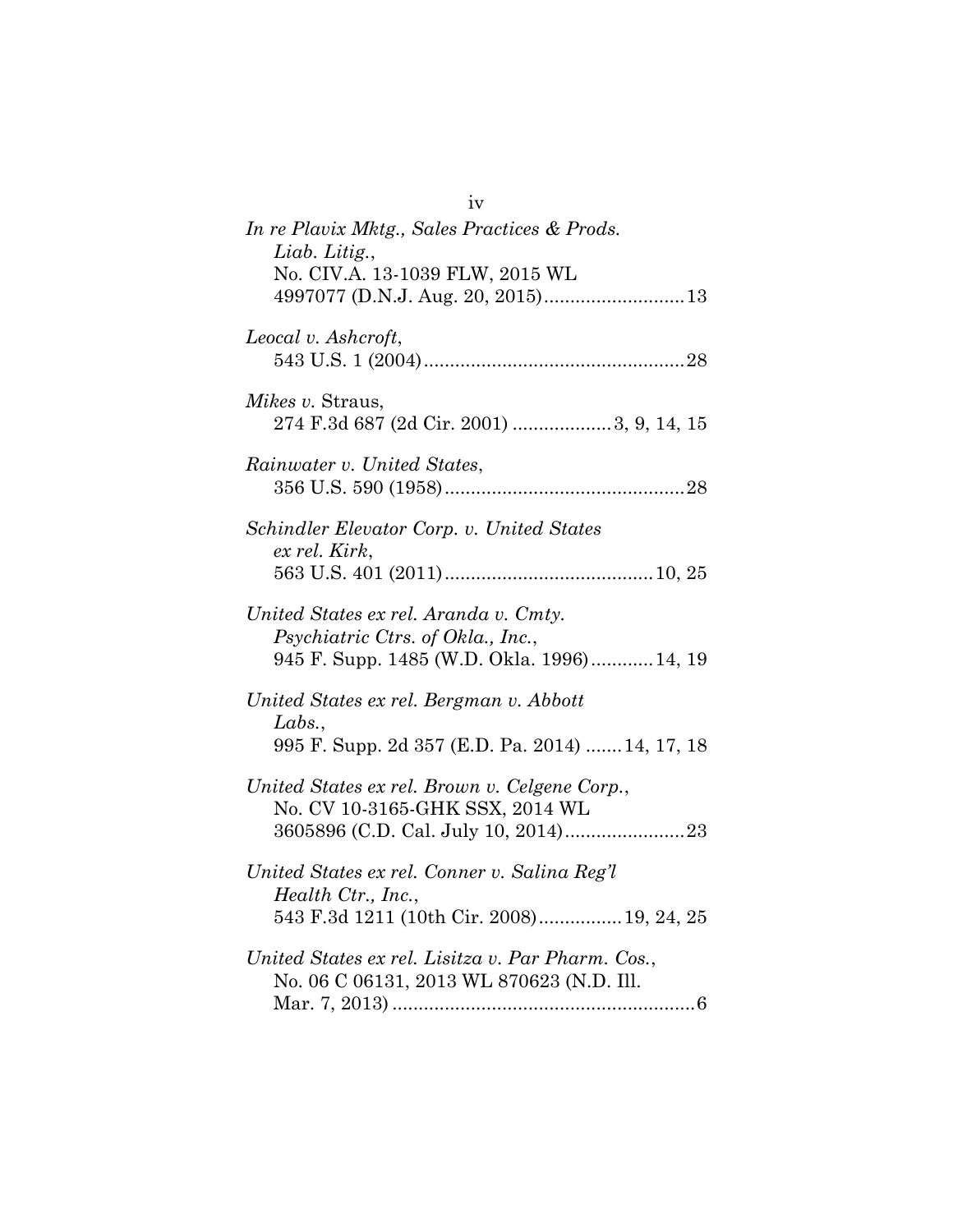| v                                                                                                                                          |
|--------------------------------------------------------------------------------------------------------------------------------------------|
| United States ex rel. Marcus v. Hess,                                                                                                      |
| United States v. McNinch,                                                                                                                  |
| United States ex rel. Quinn v. Omnicare Inc.,                                                                                              |
| United States ex rel. Rostholder v.<br>Omnicare, Inc.,<br>No. CCB-07-1283, 2012 WL 3399789 (D.                                             |
| United States v. Sanford-Brown, Ltd.,<br>$788$ F.3d $696$ (7th Cir. $2015) \dots \dots \dots \dots \dots \dots \dots \dots \dots 3, \, 26$ |
| United States v. Sci. Applications Int'l Corp.,<br>626 F.3d 1257 (D.C. Cir. 2010)  15                                                      |
| United States ex rel. Siewick v. Jamieson<br>Sci. & Eng'g, Inc.,                                                                           |
| United States v. Thompson/Ctr. Arms Co.,                                                                                                   |
| United States ex rel. Tyson v. Amerigroup<br>$Ill.$ , Inc.,<br>488 F. Supp. 2d 719 (N.D. Ill. 2007)24, 25                                  |
| United States v. Universal C. I. T. Credit<br>Corp.,                                                                                       |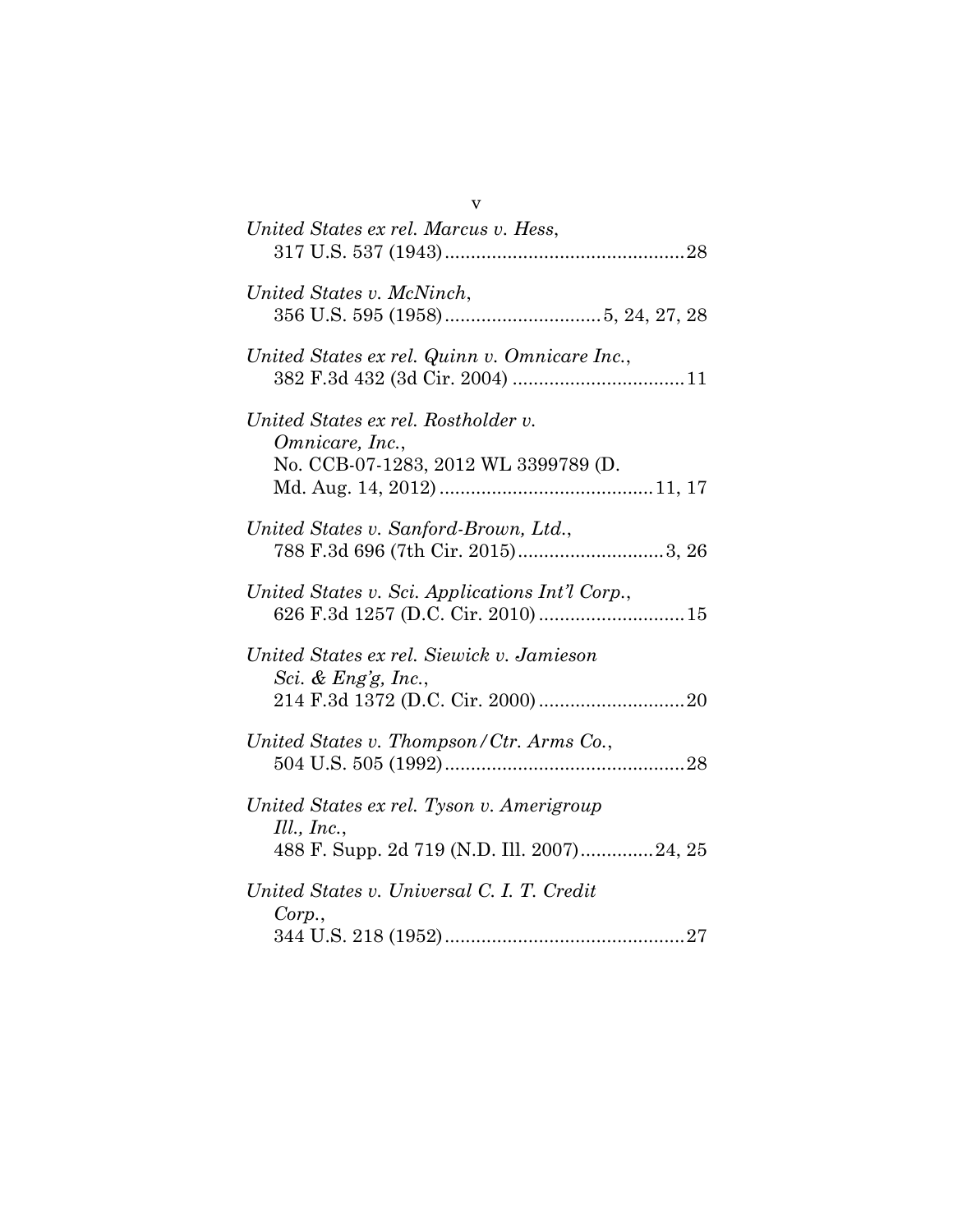| $\overline{v}$                                                                                        |
|-------------------------------------------------------------------------------------------------------|
| United States ex rel. Ven-A-Care v. Actavis<br>Mid Atl. LLC,<br>659 F. Supp. 2d 262 (D. Mass. 2009)27 |
| United States ex rel. Wilkins v. United<br>Health Grp., Inc.,<br>659 F.3d 295 (3d Cir. 2011)  12, 19  |
| Vt. Agency of Natural Res. v. United States<br>ex rel. Stevens,                                       |
| Williams v. United States,                                                                            |
| Yates v. United States,                                                                               |
| <b>Statutes</b>                                                                                       |
|                                                                                                       |
|                                                                                                       |
|                                                                                                       |
|                                                                                                       |
|                                                                                                       |
|                                                                                                       |
|                                                                                                       |
|                                                                                                       |
|                                                                                                       |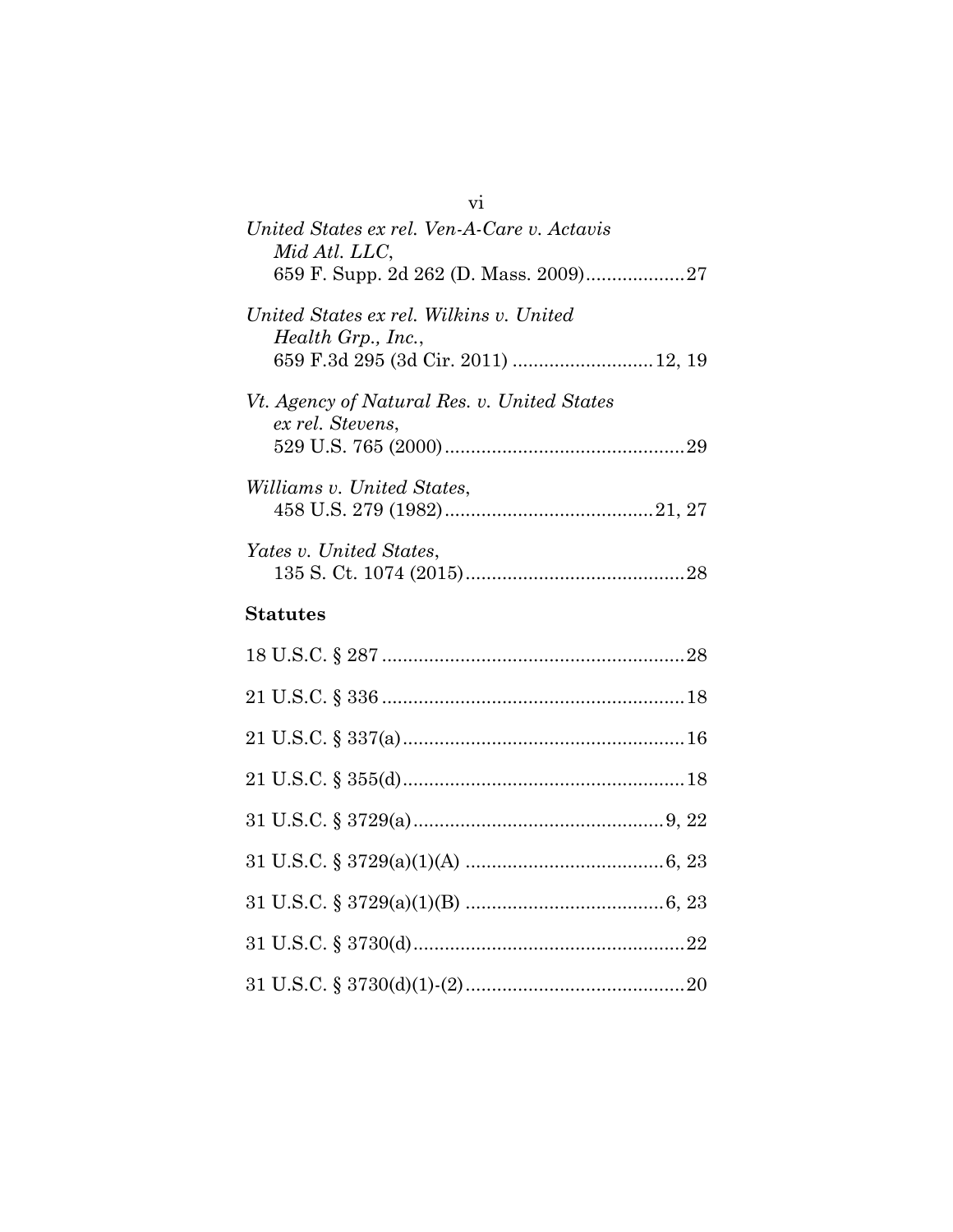| vii                                                                                                                                                                                                                                                                      |
|--------------------------------------------------------------------------------------------------------------------------------------------------------------------------------------------------------------------------------------------------------------------------|
|                                                                                                                                                                                                                                                                          |
|                                                                                                                                                                                                                                                                          |
|                                                                                                                                                                                                                                                                          |
|                                                                                                                                                                                                                                                                          |
|                                                                                                                                                                                                                                                                          |
| <b>Other Authorities</b>                                                                                                                                                                                                                                                 |
|                                                                                                                                                                                                                                                                          |
| Richard Doan, The False Claims Act and the<br>Eroding Scienter in Healthcare Fraud<br>Litigation, 20 Annals Health L. 49 (2011)  9                                                                                                                                       |
| FY 2015 Fraud Statistics, U.S. Dep't of<br>Justice, http://www.justice.gov/opa/<br>file/796866/download (Nov. 23, 2015 11:56                                                                                                                                             |
| Generic Pharmaceutical Association, Generic<br>Drug Savings in the U.S. (7th ed. 2015),<br><i>available at http://www.gphaonline.org/</i><br>media/wysiwyg/PDF/GPhA_Savings_Repor                                                                                        |
| Nathan A. Huff, Government Targets<br>Laboratory Chief Executive in False Claims<br>Act Suit – The New Normal in the Wake of<br><i>the Yates Memo?</i> , False Claims Act & Qui<br>Tam Law (Oct. 27, 2015), http://www.false<br>claimsactlawblog.com/2015/10/government- |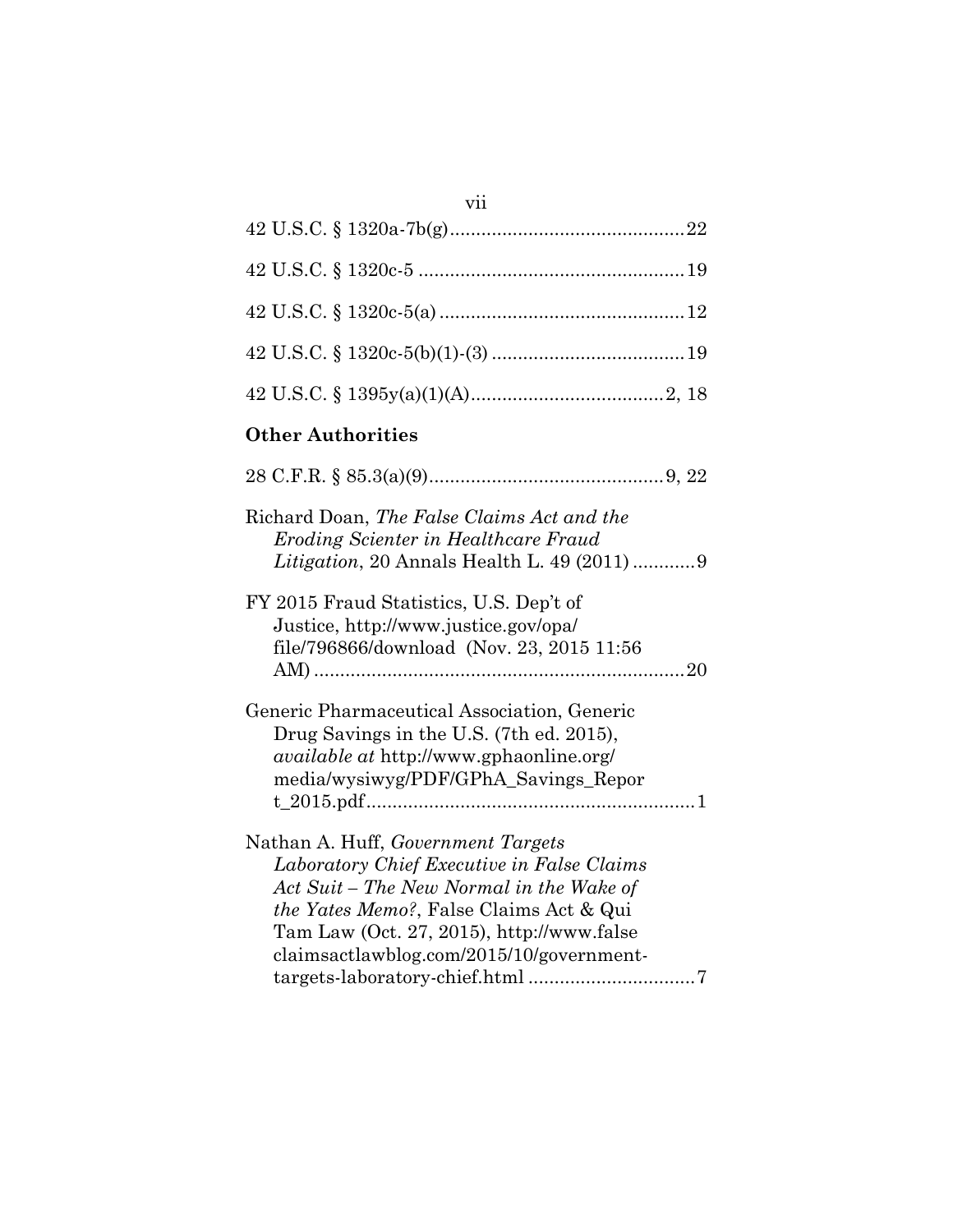| viii                                                                          |
|-------------------------------------------------------------------------------|
| Memorandum from Deputy Attorney General<br>Sally Quillian Yates re Individual |
| Accountability for Corporate Wrongdoing                                       |
| (Sept. 9, 2015), http://www.justice.gov/dag/                                  |
|                                                                               |
| Office of Legal Counsel, Constitutionality of                                 |
| the Qui Tam Provisions of the False Claims                                    |
| Act, 13 U.S. Op. Off. Legal Counsel 207                                       |
|                                                                               |
|                                                                               |
| Press Release, U.S. Dep't of Justice,                                         |
| Amerigroup to End Appeal and Pay \$225                                        |
| Million to United States and Illinois to                                      |
| Settle Pregnancy Discrimination Case                                          |
| (Aug. 14, 2008),                                                              |
| http://www.justice.gov/archive/                                               |
| usao/iln/chicago/2008/pr0814_01.pdf21                                         |
| Press Release, U.S. Dep't of Justice, Justice                                 |
| Department Recovers Over \$3.5 Billion                                        |
| From False Claims Act Cases in Fiscal                                         |
| Year 2015 (Dec. 3, 2015),                                                     |
| http://www.justice.gov/opa/pr/justice-                                        |
| department-recovers-over-35-billion-false-                                    |
|                                                                               |
| Press Release, U.S. Dep't of Justice, Nearly                                  |
| 500 Hospitals Pay United States More                                          |
| Than \$250 Million to Resolve False Claims                                    |
| Act Allegations Related to Implantation of                                    |
| Cardiac Devices (Oct. 30, 2015),                                              |
| http://www.justice.gov/opa/pr/nearly-500-                                     |
| hospitals-pay-united-states-more-250-                                         |
| million-resolve-false-claims-act-allegations20                                |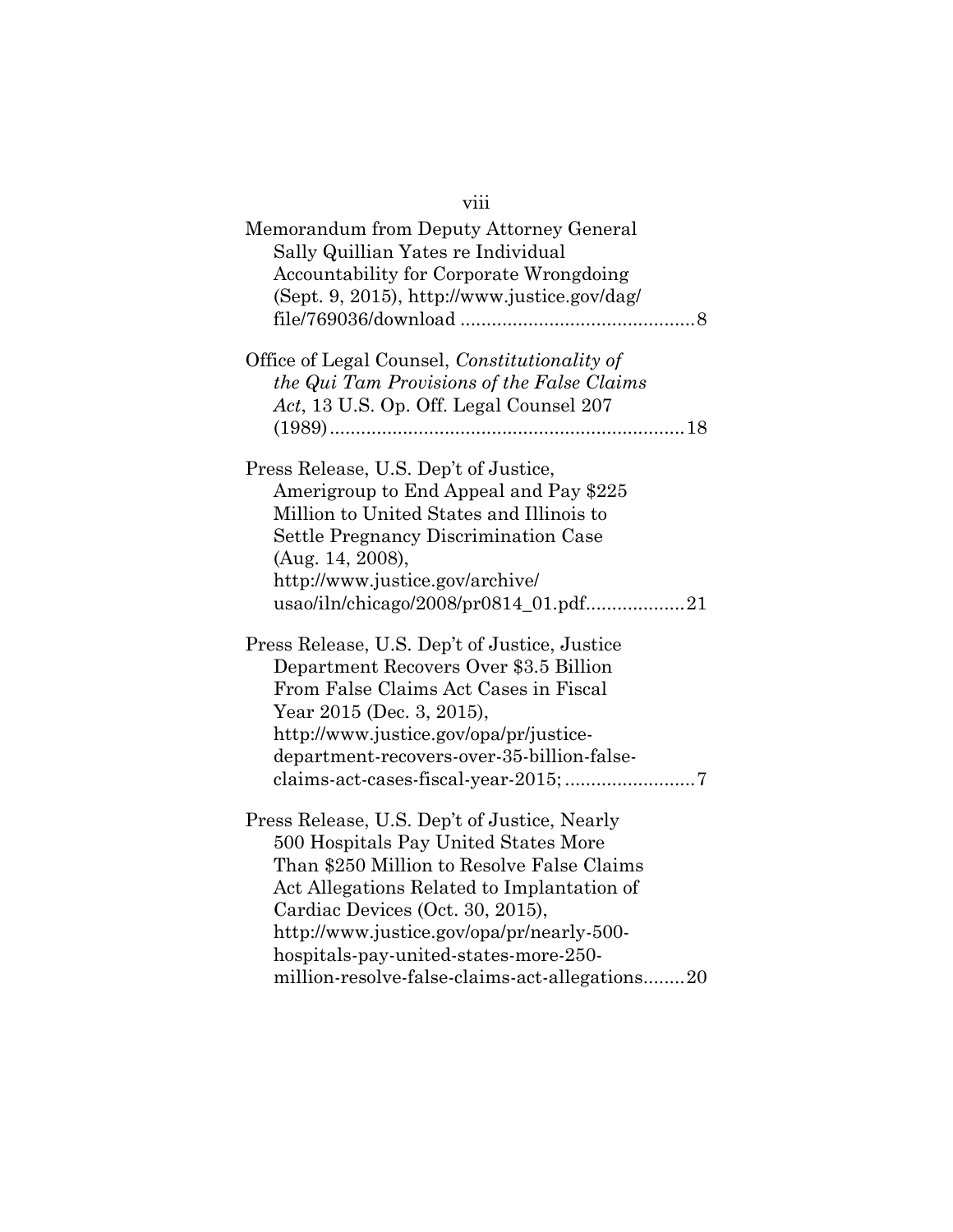#### **INTEREST OF THE** *AMICUS CURIAE*

The Generic Pharmaceutical Association (GPhA) is a nonprofit, voluntary association representing nearly 100 manufacturers and distributors of finished generic pharmaceutical products, manufacturers and distributers of bulk active pharmaceutical chemicals, and suppliers of other goods and services to the generic pharmaceutical industry.<sup>1</sup> GPhA's core mission is to improve the lives of consumers by providing timely access to affordable pharmaceuticals.

GPhA's members provide American consumers with generic drugs that are just as safe and effective as their brand-name counterparts, and they do so while saving consumers billions of dollars. In 2014, generic drugs accounted for 88% of prescriptions dispensed in the United States, but only 28% of total drug spending, resulting in \$254 billion in health savings during 2014 alone and \$1.68 *trillion* over the past ten years. Generic Pharmaceutical Association, Generic Drug Savings in the U.S. 1 (7th ed. 2015), *available at* http://www.gphaonline.org/media/ wysiwyg/PDF/GPhA\_Savings\_Report\_2015.pdf. 2014, generic drugs saved the U.S. health system \$4.1 billion in treating cancer, \$13.8 billion in treating seizure disorders, and \$23.3 billion in treating depression. *Id.* at 3. And savings are not limited to consumers and private insurers: Medicare and Medicaid saved nearly \$110 billion in 2014 due to the use of generic drugs. *Id.* at 5.

<sup>1</sup> All parties have consented to the filing of this brief. No counsel for a party authored this brief in whole or in part, and no person other than *amicus*, its members, and its counsel made any monetary contribution intended to fund the preparation or submission of this brief.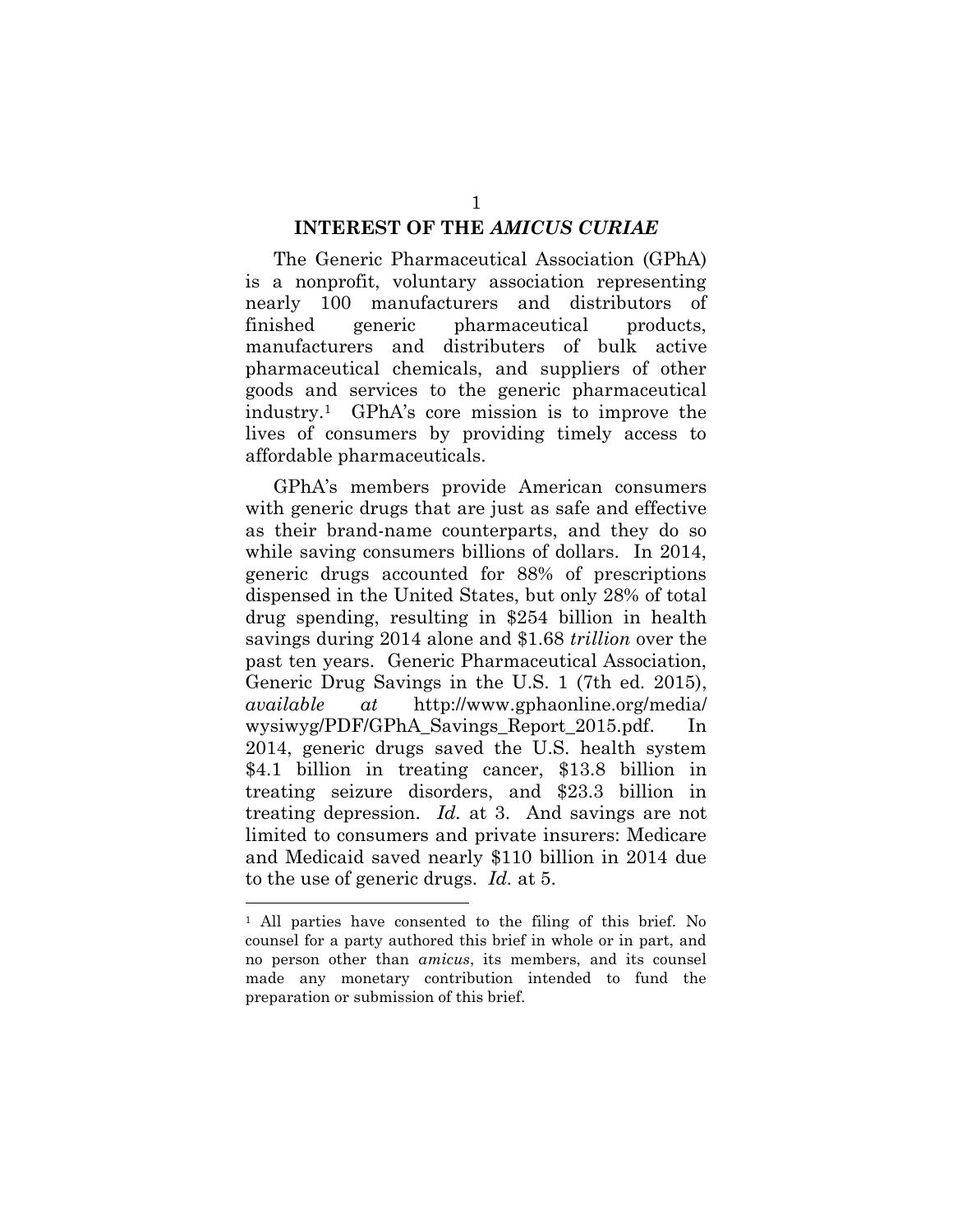GPhA regularly participates in litigation as *amicus curiae*, taking legal positions that are adopted by GPhA's Board of Directors and reflect the position of GPhA as an organization. *See, e.g., Commil USA, LLC v. Cisco Sys., Inc.*, No. 13-896 (U.S.); *Panasonic Corp. v. Samsung Elects. Co.*, No. 14-540 (U.S.); *FTC v. Actavis*, No. 12-416 (U.S.); *Caraco Pharm. Labs., Ltd. v. Novo Nordisk A/S,* No. 10-844 (U.S.); *Takeda Pharms. U.S.A., Inc. v. Burwell*, No. 15-5021, -22 (D.C. Cir.).

GPhA's members are heavily regulated by the complex set of rules that govern the health care sector generally and the pharmaceutical industry in particular. Generic pharmaceutical manufacturers consider compliance with health care statutes and regulations to be vitally important, and they dedicate substantial resources to ensuring that their own actions comply with the law. But because of the way the federal government pays for pharmaceuticals, a company's own compliance with the law is not enough to be safe from liability under the False Claims Act (FCA). Rather, the implied-certification theory at issue in this case allows relators to sue a pharmaceutical company based even on a *customer*'s noncompliance with a regulatory requirement, and even if the regulatory requirement in question is one of the many complex and ambiguous provisions of federal or state law that are not designed for private enforcement. And because FCA penalties are assessed for each claim for reimbursement submitted to the government, *i.e.*, each medication dispensed, the result is massive yet unforeseeable potential liability.

As targets of such litigation under the FCA, GPhA's members have a strong interest in ensuring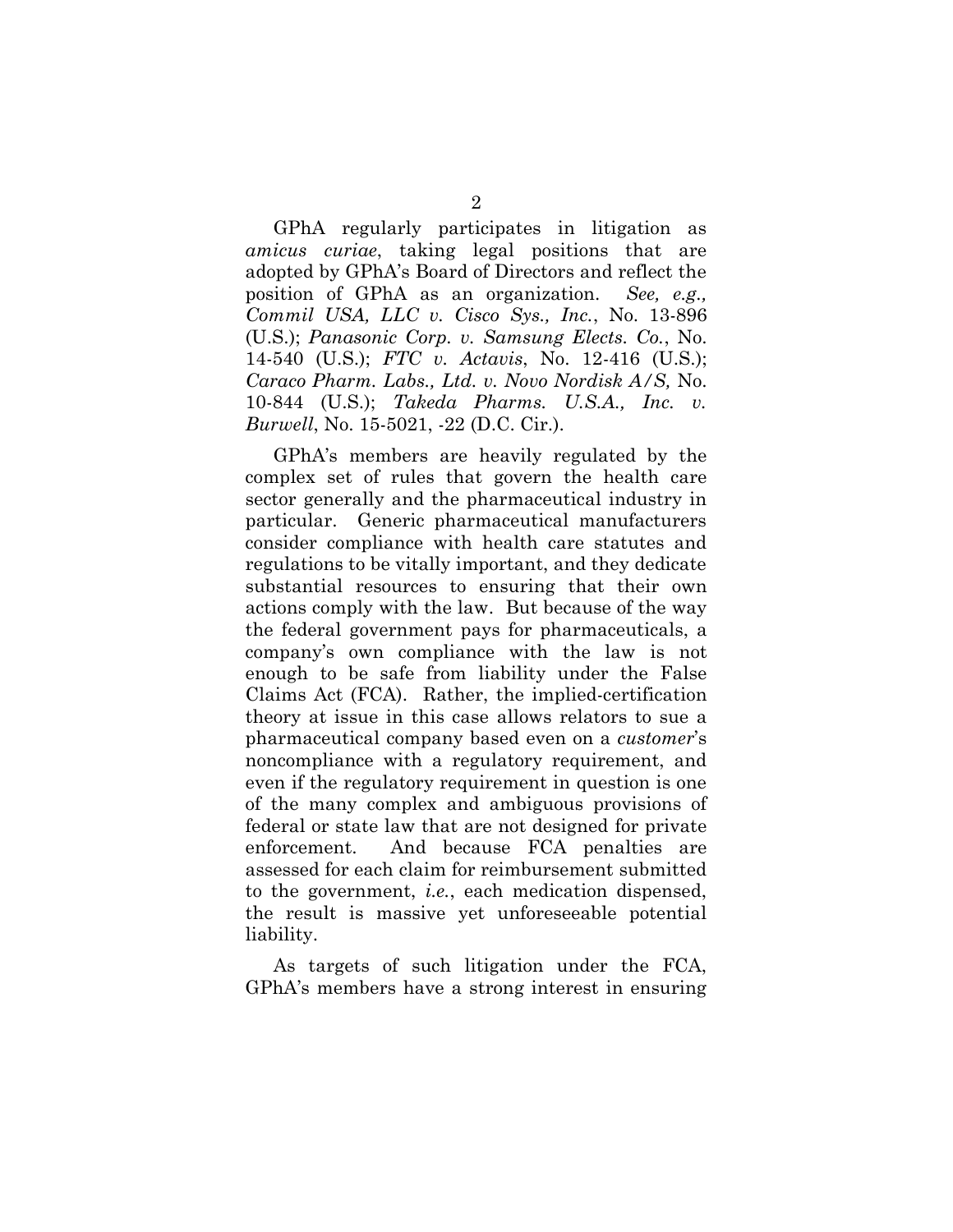that this Court properly interprets the requirement that claims be "false" or "fraudulent" to be actionable under the FCA. Correctly interpreting that key element preserves the FCA's role as "the primary vehicle by the Government for recouping losses suffered through fraud," *United States v. Sanford-Brown, Ltd.*, 788 F.3d 696, 700 (7th Cir. 2015), rather than a "blunt instrument to enforce compliance with all medical regulations," *Mikes v.*  Straus, 274 F.3d 687, 699 (2d Cir. 2001).

#### **SUMMARY OF ARGUMENT**

The False Claims Act is meant to punish fraudsters who pillage the public fisc. It is not designed as extraordinary supplemental punishment for anyone who violates a federal, state, or local regulation and happens also to be a federal contractor, or to do business with one.

But that is the consequence of the theory adopted by the court of appeals and defended by the respondent relator and the government. Any regulatory violation may become an FCA violation on the implied-certification theory, based on a post hoc determination that it was material to government payment. And because the FCA applies to anyone who "causes" a false claim to be submitted, anyone who makes a product that is later *resold* to the government, or reimbursed by the government, becomes a potential target—based on certifications supposedly made to the government *by someone else*.

The disproportionality between the supposed violation and the unavoidable punishment is remarkable. The FCA *mandates* the imposition of penalties for *each and every claim* found in violation, with no upper boundary for total penalties and little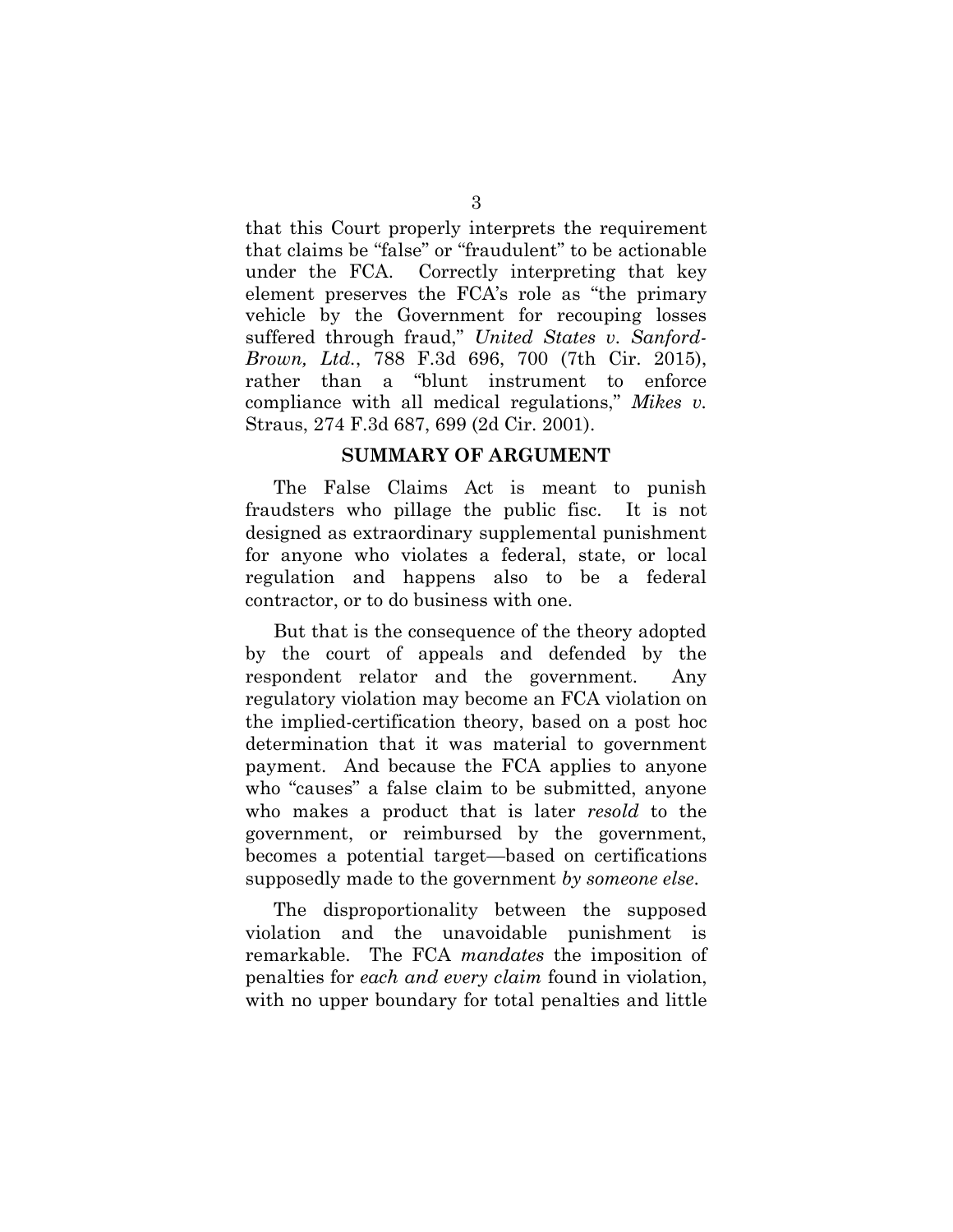or no room for judicial discretion about the appropriate penalty in any given case. And because it promises relators between fifteen and thirty percent of the damages and penalties awarded in a successful case, there is little incentive to forbear.

Relators are filing lawsuits seeking literally billions, even trillions, of dollars in mandatory penalties based on companies' deficient compliance with regulatory, contractual, and statutory requirements. Many of those requirements are, by their terms, enforceable only by the Government (should the Government exercise its discretion to do so). And those requirements often are designed to be enforced not through massive penalties, but through opportunities to cure, mitigation plans, or more moderate fines. As a result, the implied-certification theory exposes companies and their employees to enormous liability for compliance issues that are meant to be addressed by administrative and executive agencies in a much more careful and deliberate manner.

It is time for this Court to put a stop to this practice by rejecting the implied-certification theory of False Claim Act liability. The False Claims Act is not a citizen-suit provision for private enforcement of the entire U.S. Code and the Code of Federal Regulations—much less the Code of Wyoming Rules or the finest print in lengthy Medicaid-provider contracts. This Court should impose a clear limiting principle on False Claims Act suits by interpreting the terms "false" or "fraudulent" "claims" or "statements" to mean what any reasonable person would think these terms mean—claims and statements that contain misrepresentations, not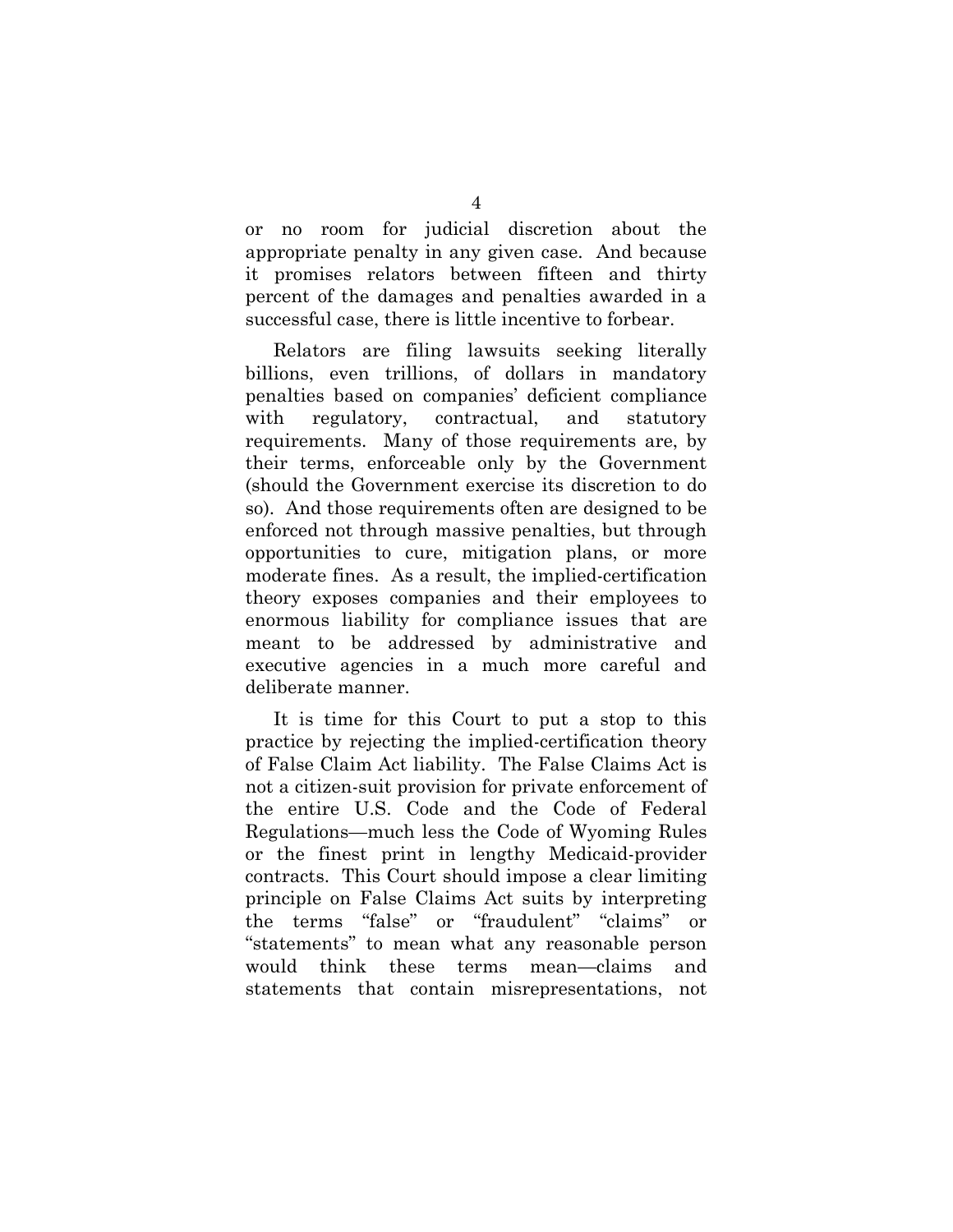claims and statements that fail voluntarily to disclose a claimant's lack of compliance with the myriad statutes, regulations, or contractual terms that govern its conduct. Imposing massive punishment based on the contrary reading is wholly inconsistent with the principle of lenity: because the FCA does not mandate the overbroad and punitive reading necessary to sustain the implied-certification theory, that theory must be rejected.

#### **ARGUMENT**

### **I. THE IMPLIED-CERTIFICATION THEORY THREATENS COMPANIES AND INDIVIDUALS EVEN WHEN THEY DO NO BUSINESS WITH THE GOVERNMENT.**

The False Claims Act was adopted to stop government contractors from "plundering . . . the public treasury," by "bill[ing] for nonexistent or worthless goods, charg[ing] exorbitant prices for goods delivered, and generally robb[ing the United States] in purchasing the necessities of war." *United States v. McNinch*, 356 U.S. 595, 599 (1958). The implied-certification theory takes the FCA far afield from its historical roots, exposing private companies—and even their employees—to liability for regulatory deficiencies.

Indeed, today companies are routinely exposed to massive potential FCA liability even when they *do not contract with the government* and *do not make any certifications*. GPhA's members are prime examples. When a GPhA member manufactures and sells a bottle of prescription medication to a pharmacy, it has no way of knowing whether that bottle will end up as the subject of a claim to the federal government. Each bottle could be sold to a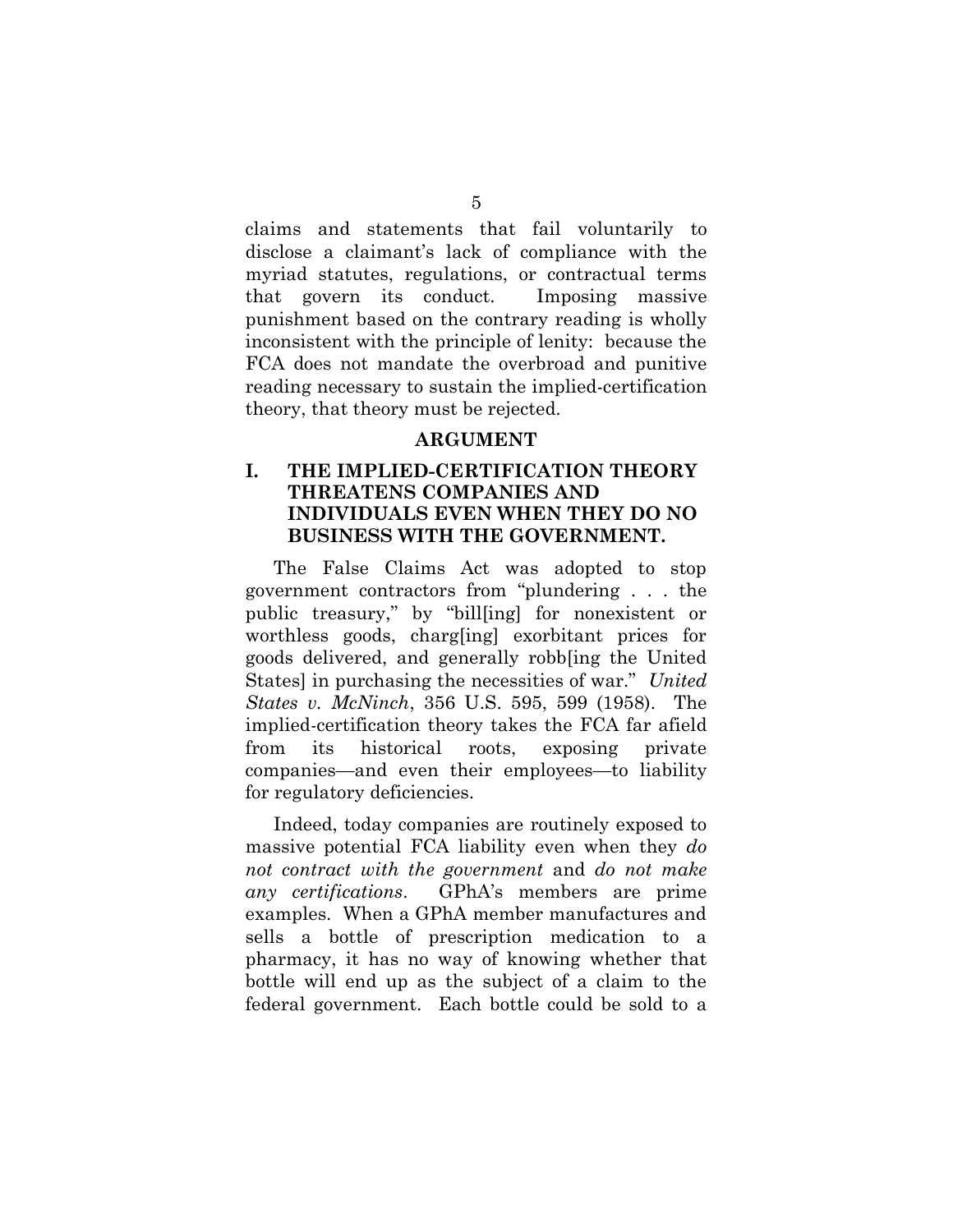customer who pays out of pocket; a customer with private health insurance; or a customer who, through the pharmacy, will file a claim with Medicare, Medicaid, or another federal program. Yet if someone eventually seeks federal reimbursement, FCA liability is possible not just for the pharmacy, but also for the drug company: the FCA applies not only to "any person who . . . presents" false claims, but also to "any person who . . . causes" false claims "to be presented." 31 U.S.C. § 3729(a)(1)(A); *see also id.*  $\S 3729(a)(1)(B)$  (FCA applies to "anyone who... makes, uses, or causes to be made or used, a false record or statement material to a false or fraudulent claim"). The consequence is FCA liability based on someone else's claim and someone else's alleged certification.

A number of recent suits against pharmaceutical companies have alleged precisely this type of indirect connection to claims for government reimbursement supposedly containing false certifications. In one long-running case, for example, the plaintiffs allege that pharmacies violated the FCA when they dispensed a prescribed drug in tablet rather than capsule form, preferring the dosage form that Medicaid reimbursed at the higher rate. *United States ex rel. Lisitza v. Par Pharm. Cos.*, No. 06 C 06131, 2013 WL 870623, at \*1 (N.D. Ill. Mar. 7, 2013). The plaintiffs sued not only the pharmacies but also the drug company that had sold the pharmacies the alternative dosage forms, alleging that even though the drug company had not submitted any claims itself, its marketing had "'caused' the submission of the false claims within the meaning of the FCA." *Id.* The claims submitted by the pharmacies were not factually false; the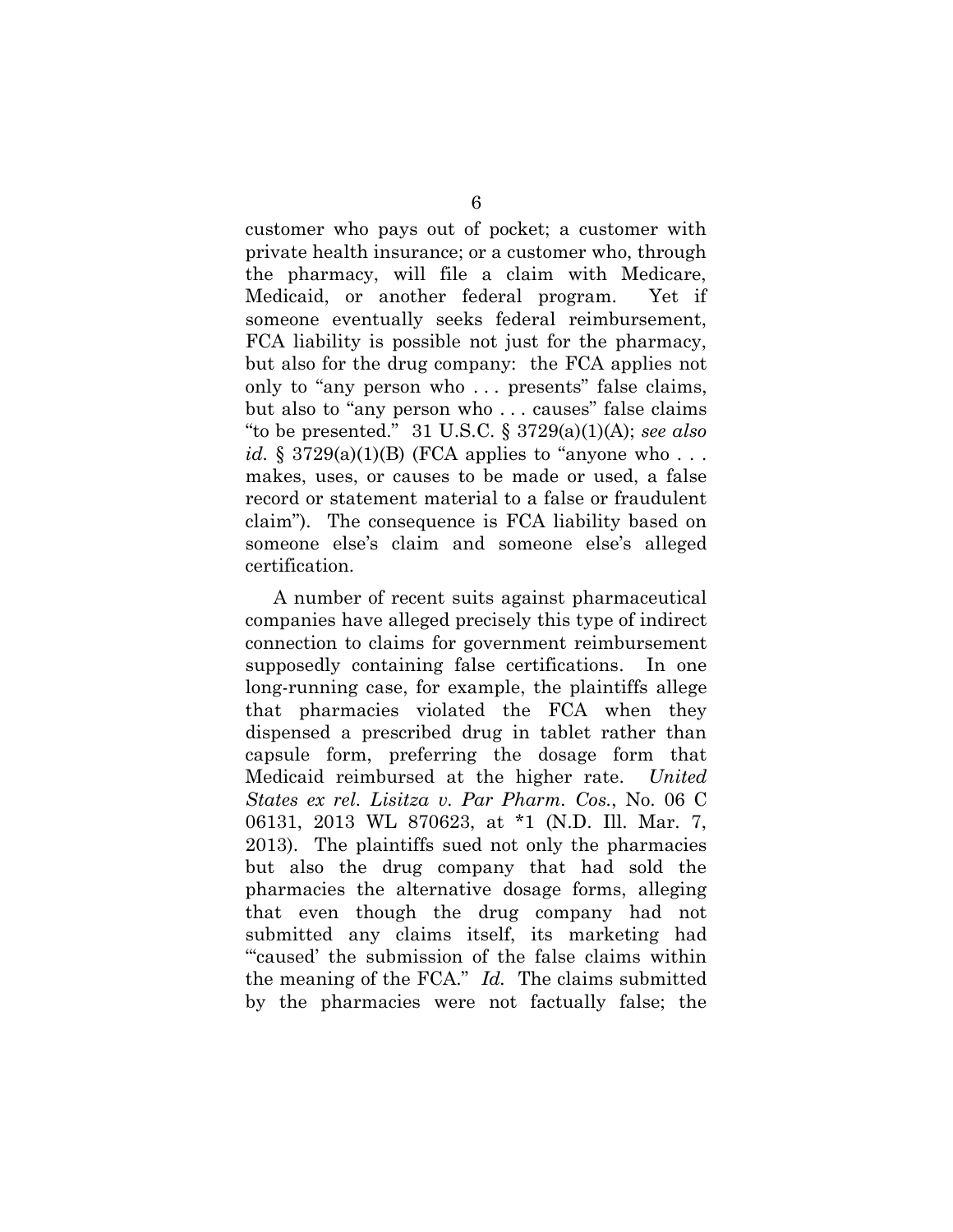claims identified the drug and dosage form dispensed to patients for legitimate medical conditions. But the government has asserted that they were "legally false" because the claims for reimbursement contained an implied false certification that Medicaid benefits had been provided "economically," which was allegedly violated when the dosage form dispensed was subject to higher Medicaid reimbursement. U.S. Compl. ¶ 118, *Lisitza*, No. 06 C 06131 (N.D. Ill. filed Sept. 9, 2011), ECF No. 41. 2

FCA liability can be imposed based on even more tenuous connections. While most FCA cases are initially brought against businesses, the FCA applies to "any person," including individuals. Corporate employees have been pursued for FCA penalties from their own pockets, on the theory that they, too, submitted a false claim or "cause[d]" one to be submitted. *See, e.g.*, Nathan A. Huff, *Government Targets Laboratory Chief Executive in False Claims Act Suit – The New Normal in the Wake of the Yates Memo?*, False Claims Act & Qui Tam Law (Oct. 27, 2015), http://www.falseclaimsactlawblog.com/2015/ 10/government-targets-laboratory-chief.html (noting the government's pursuit of the co-founder and former CEO of Health Diagnostics Laboratory "in a federal qui tam lawsuit seeking hundreds of millions of dollars in damages" even after the company settled for \$47 million). Indeed, the Department of Justice has emphasized its pursuit of FCA penalties against individuals. *See* Press Release, U.S. Dep't of Justice, Justice Department Recovers Over \$3.5

<sup>2</sup> Although the pharmacies settled the claims against them, the case against the generic drug company is currently in its tenth year of litigation.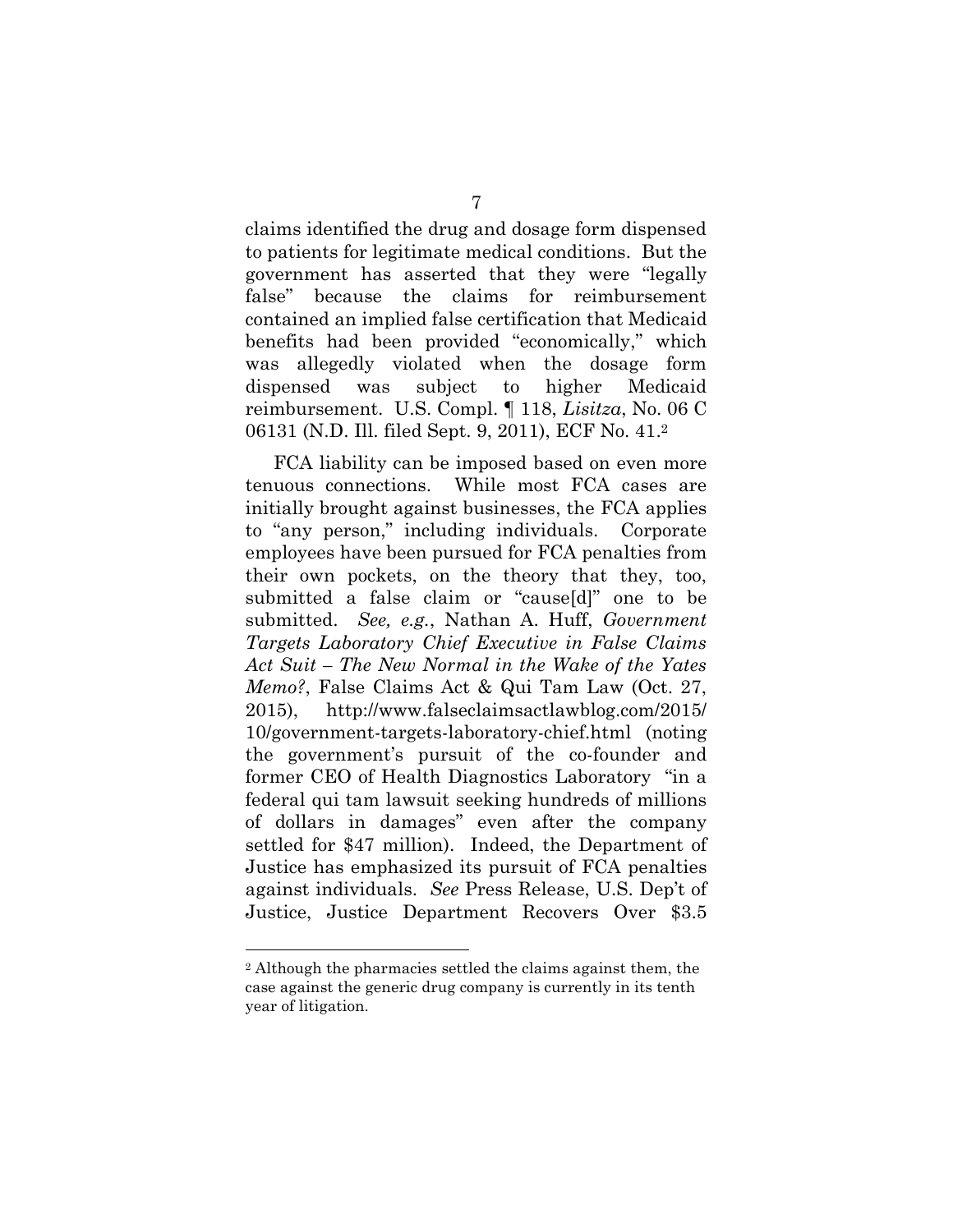Billion From False Claims Act Cases in Fiscal Year 2015 (Dec. 3, 2015), http://www.justice.gov/opa/ pr/justice-department-recovers-over-35-billion-falseclaims-act-cases-fiscal-year-2015; *see also*  Memorandum from Deputy Attorney General Sally Quillian Yates re Individual Accountability for Corporate Wrongdoing (Sept. 9, 2015), http://www.justice.gov/dag/file/769036/download. As a result, employees can be held *personally liable* not just for their own conduct, or their company's, but for the regulatory failings of their company's *customers* who submit claims.

Generic drug companies have a wide variety of customers, including wholesalers, pharmacy warehouses, pharmacies, hospitals, nursing homes, and other providers or resellers of pharmaceutical products. There is simply no way to know whether a particular drug sold may someday draw FCA allegations, because drug companies have no way of knowing whether their products will ultimately be dispensed to a patient with government insurance or to a patient with private insurance. For entities like generic drug companies, which are one step removed from the submission of claims to the government, the possibility of FCA liability based on later implied certifications that they did not even make is particularly concerning.

## **II. THE IMPLIED-CERTIFICATION THEORY FAILS TO PROVIDE ADEQUATE NOTICE TO POTENTIAL DEFENDANTS ABOUT THE TYPE OF CONDUCT THAT MAY SUBJECT THEM TO FCA LIABILITY.**

The FCA requires a "false" or "fraudulent" claim. As petitioner explains, an *implicit* certification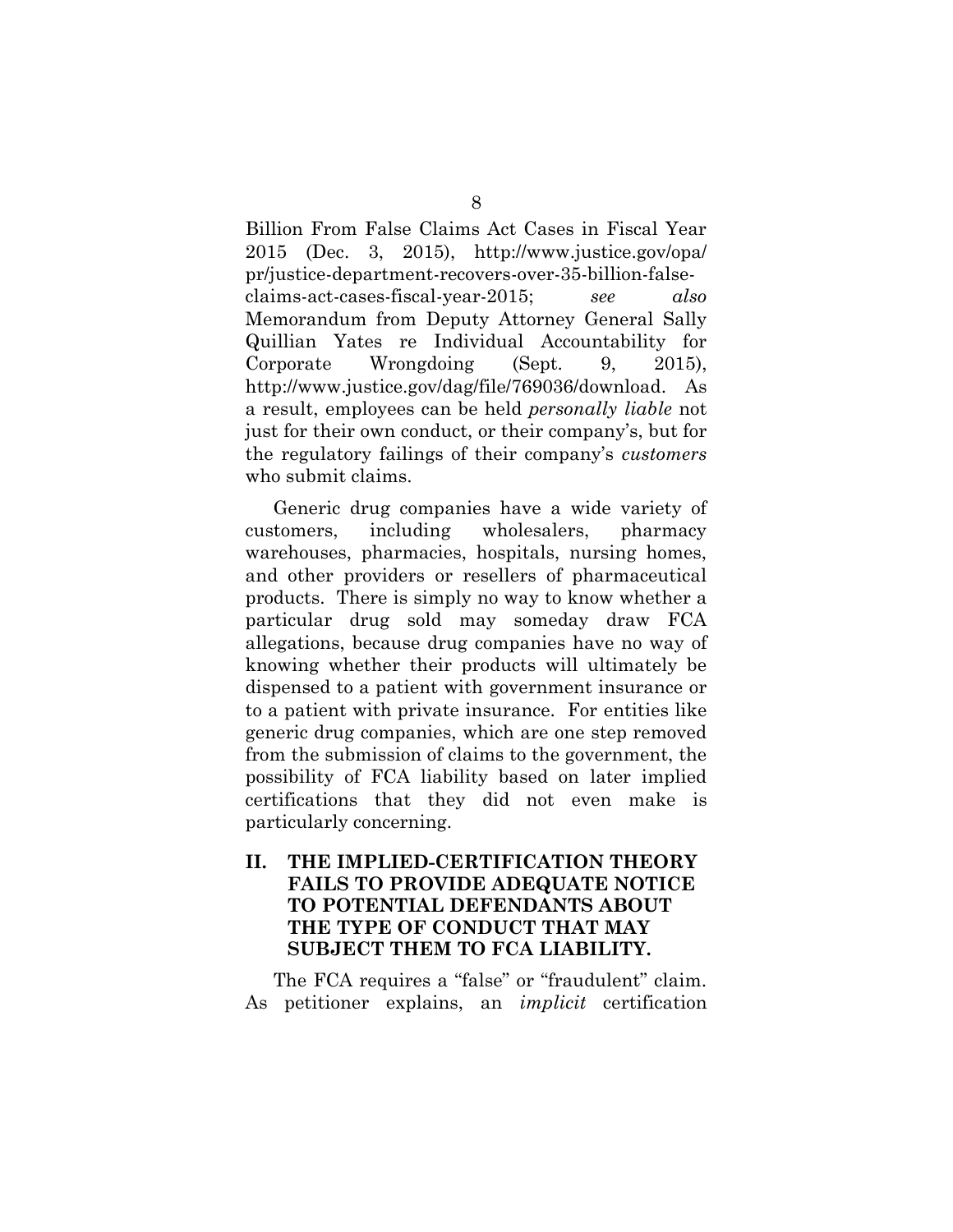cannot make a claim actually "false" or "fraudulent." Rather, that requires an actual false statement or representation. Pet. Br. 29-33. The contrary rule imposing liability without any actual "false record or statement" of compliance, *Mikes*, 274 F.3d at 687, 697-98—would impose liability without adequate notice, even for picayune failures to comply with vague or obscure regulatory standards. "Elementary notions of fairness enshrined in our constitutional jurisprudence dictate that a person receive fair notice not only of the conduct that will subject him to punishment, but also of the severity of the penalty that a State may impose." *BMW of N. Am., Inc. v. Gore*, 517 U.S. 559, 574 (1996). The impliedcertification theory violates this principle by failing to inform defendants about the type of conduct that could subject them not simply to regulatory enforcement proceedings, but to demands for millions, billions, or even (no hyperbole) *trillions* in damages and penalties. *See* 31 U.S.C. § 3729(a); 28 C.F.R.  $\S 85.3(a)(9)$ .

## **A. Highly-Regulated Entities Are Subject To Nearly Countless And Ever-Changing Technical Regulations That Could Serve As The Basis For An Implied-Certification Claim.**

Many industries that submit claims for government payment or reimbursement are heavily regulated by particularly complicated regimes federal, state, and even local—that extend far beyond what federal claims are permissible. *See* Richard Doan, *The False Claims Act and the Eroding Scienter in Healthcare Fraud Litigation*, 20 Annals Health L. 49, 74 (2011) (noting "the maze of 15,000 Medicare regulations, 400 pages of Medicare laws, thousands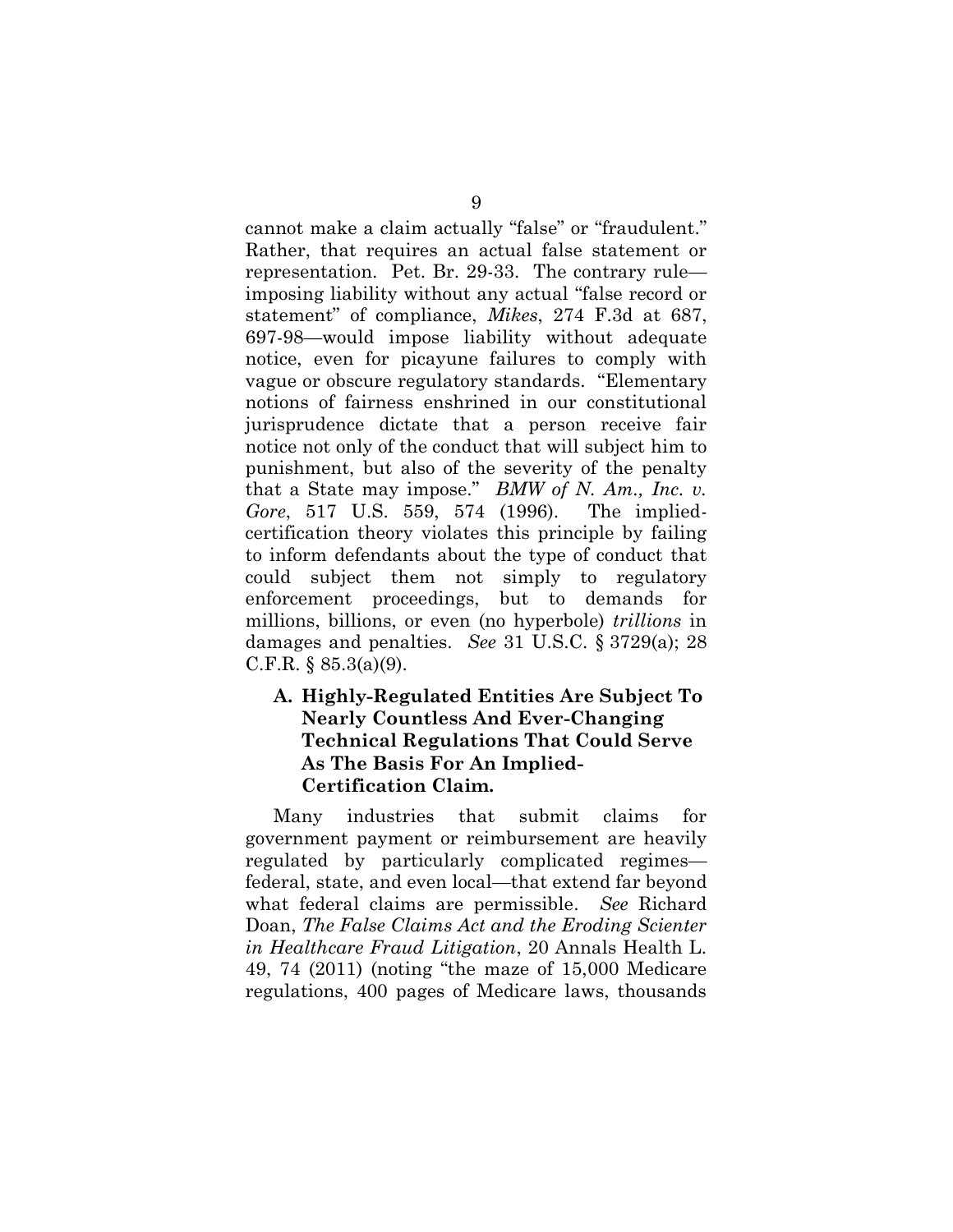of pages of CMS literature, 7,000 CPT codes, and 51 idiosyncratic state Medicaid programs" (footnotes omitted)). For example, pharmacies—generic drug companies' major customers—are governed by overlapping statutory, regulatory, and contractual layers. The conduct of a pharmacy in New Jersey that submits claims for Medicaid reimbursement may be governed by the federal Medicaid Act, counterpart state statutes, regulations promulgated by the Centers for Medicare and Medicaid Services (CMS), the New Jersey Board of Pharmacy regulations, *and* Medicaid provider agreements, all of which change over time. These nearly countless requirements create ample avenues for a hopeful relator searching for a compliance failure on which to base an FCA claim.

Deficient compliance with very technical regulatory requirements often serves as the basis of a relator's FCA claim. For example, in *Schindler Elevator Corp. v. United States ex rel. Kirk*, 563 U.S. 401 (2011), a relator alleged that every claim for payment the company submitted was false because the company had not submitted accurate "VETS-100 reports," a required tally of how many veterans it employed, by September 30 of each year. *Id.* at 404- 05.

Health care and pharmaceutical manufacturing are particularly rife with complex regulations that may allow relators to second-guess compliance. For example, one relator alleged that claims for prescription drugs were "false" because those pharmaceuticals were repackaged (into patientfriendly blister packs) at a facility that also processed penicillin, whereas FDA Current Good Manufacturing Practices call for penicillin to be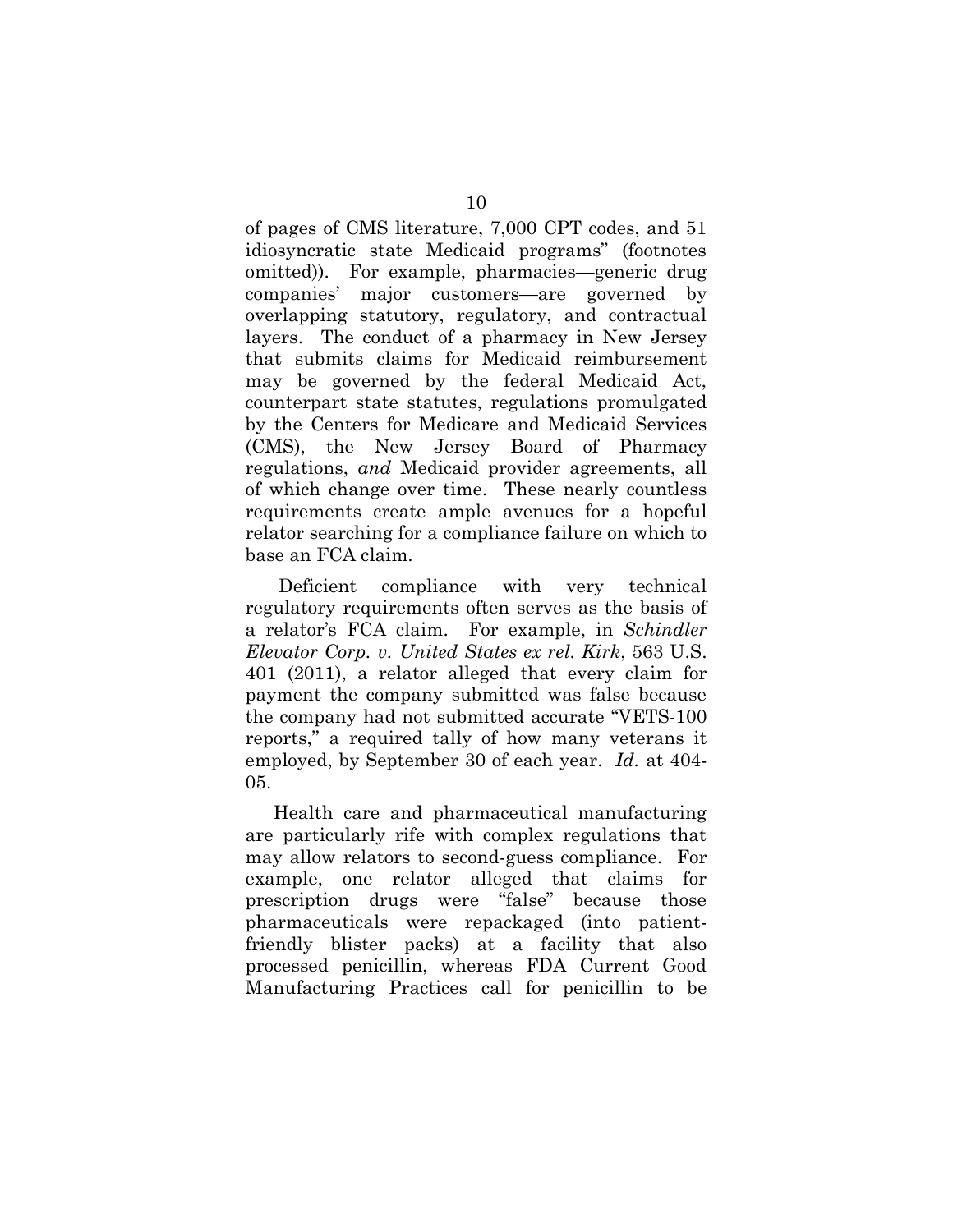handled at a separate facility. *See United States ex rel. Rostholder v. Omnicare, Inc.*, No. CCB-07-1283, 2012 WL 3399789, at \*5 (D. Md. Aug. 14, 2012). Another relator asserted an implied-certification claim based on a pharmacy's alleged sale of medication that had been repackaged and redispensed allegedly without fully complying with a New Jersey Board of Pharmacy regulation. The relator contended that the state regulation permitted redispensing only "[i]f a unit dose packaged medication has been stored in a medication room or secure area in the institution and the medication seal and control number are intact." *United States ex rel. Quinn v. Omnicare Inc.*, 382 F.3d 432, 435, 442 (3d Cir. 2004) (quoting N.J. Admin. Code § 13:39-  $9.15(a)(2)$ ).

Transforming arguable regulatory noncompliance into FCA liability creates a particularly acute fairnotice concern when used against defendants who make no certification. Defendants like generic drug manufacturers are typically sued not for their own implied certifications, but for the implied certifications of their customers that, long after purchasing generic drug products from manufacturer, submit a claim for government reimbursement. A manufacturer must not only police its customers and their *express* certifications, but also acquire encyclopedic knowledge of every statute and regulation with which its customers will *impliedly* certify compliance and monitor its customers to ensure that there are no regulatory lapses.

This type of regulatory burden puts undue pressure on the generic pharmaceutical industry. Generic drug manufacturers operate on a very low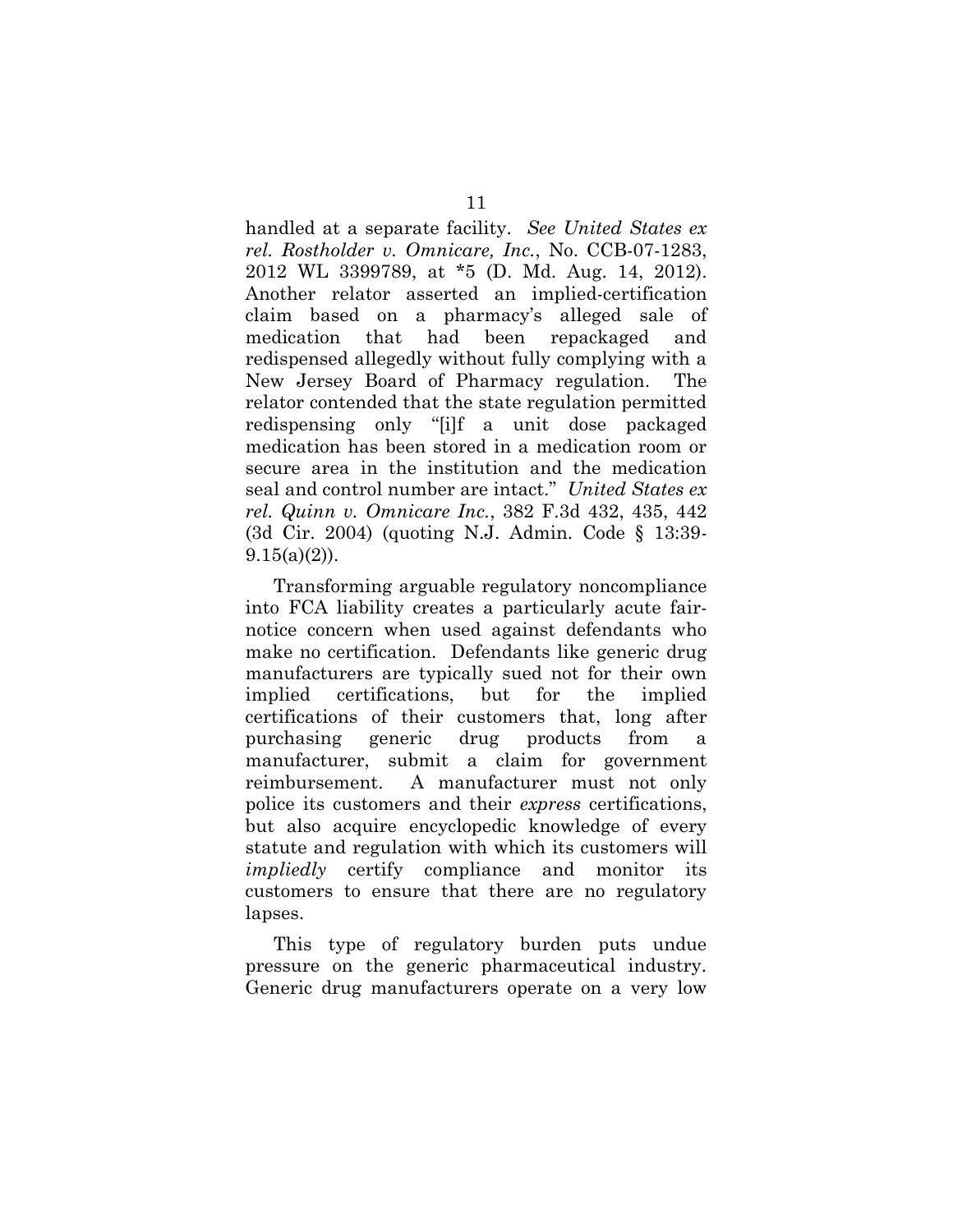profit margin. Indeed, this profit margin is the reason they are able to save consumers so much money. While they rigorously comply with the regulations that govern *them*, they cannot master and monitor their *customers'* compliance with myriad *other* statutes and regulations, not to mention the provisions in contracts that are not a matter of the public record—all of which courts have found to contain requirements that could give rise to an FCA claim.

Thus, not only does the implied-certification theory put government contractors in an untenable position, it puts *non-contractors* in an impossible one. *Cf. United States ex rel. Wilkins v. United Health Grp., Inc.*, 659 F.3d 295, 310 (3d Cir. 2011) ("[A]nyone examining Medicare regulations would conclude that they are so complicated that the best intentioned plan participant could make errors in attempting to comply with them."). And even if such compliance were possible, it would be prohibitively expensive in light of the low profit margins on which generic manufacturers operate.

### **B. Implied-Certification Claims Are Often Based On Vague Regulatory And Statutory Standards.**

Not only are the provisions governing the conduct of regulated entities practically innumerable, they are also at times quite vague. In several cases, FCA liability has hinged on whether a pharmacy's conduct meets an extraordinarily imprecise standard, such as whether the dispensation of a particular medication was "reasonable," 42 U.S.C. § 1395y(a)(1)(A), "necessary," *id.*, or "provided economically," *id.* § 1320c-5(a). Notably, many cases involve no allegations that treatments are being prescribed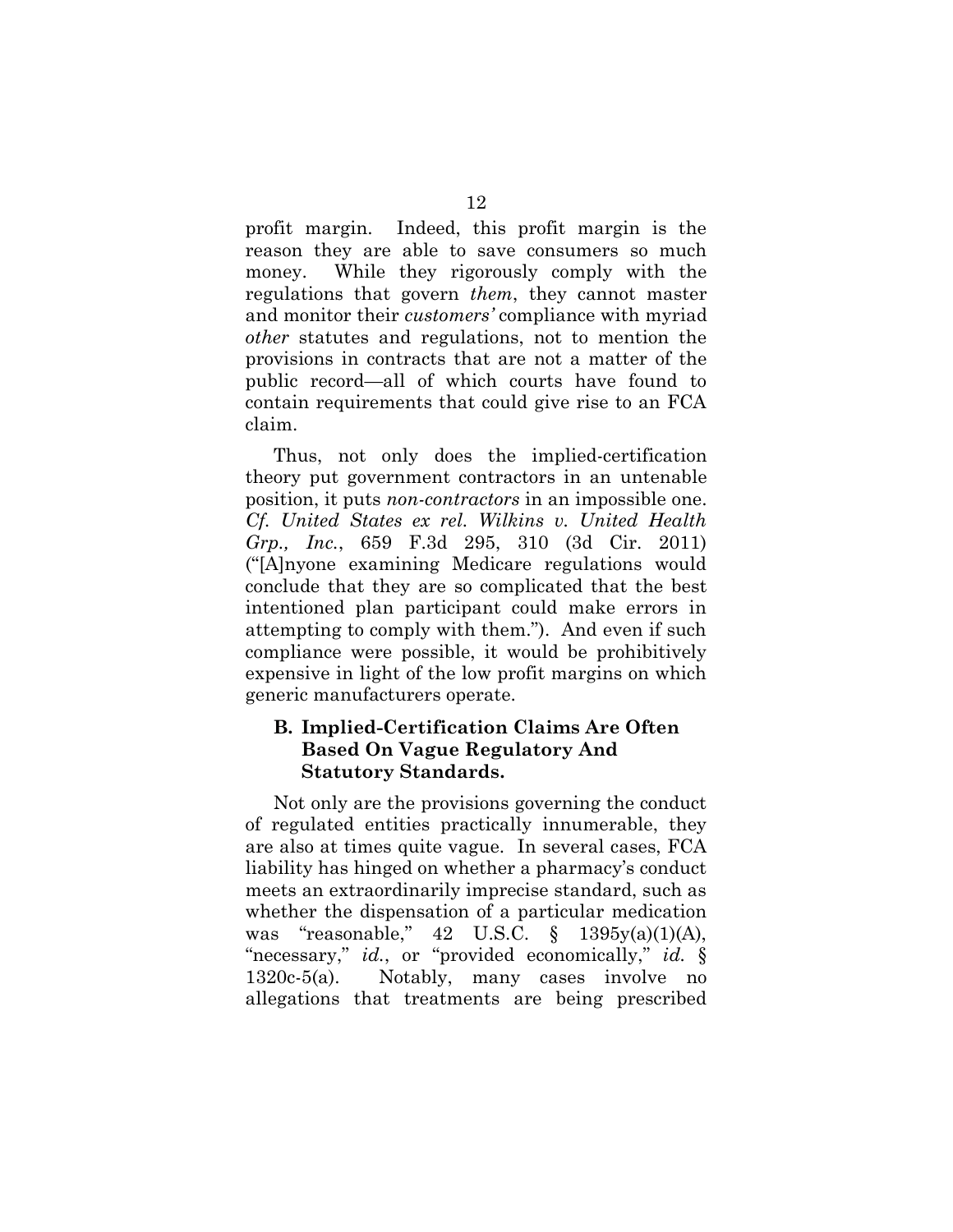without any medical indication or that frivolous and unnecessary tests are being ordered solely to rack up an expensive bill. Instead, these cases involve medical judgments about whether the particular treatment prescribed and dispensed was appropriate, or whether a different treatment would have been preferable.

For instance, FCA litigation can turn on issues that would be debatable even in an employeebenefits appeal or in the design of a prescriptiondrug formulary—contexts that do *not* carry multibillion-dollar penalties or the threat of criminal liability. One recent example turned on whether the prescription drug Plavix was just as good as aspirin or another alternative drug. The relator, using an implied-certification theory, alleged that the company's allegedly false marketing campaign caused physicians to submit claims for Plavix, rather than aspirin or another alternative drug. *In re Plavix Mktg., Sales Practices & Prods. Liab. Litig.*, No. CIV.A. 13-1039 FLW, 2015 WL 4997077, at \*2,  $*12$  (D.N.J. Aug. 20, 2015). The relator alleged that those claims were "false" because alternative drugs were "as effective" at a lower cost, and thus the claims failed to comply with Medicaid and Medicare Part D requirements that treatments be "medically necessary" or "reasonably necessary." *Id.* at \*13.<sup>3</sup> The *Lisitza* case raises similar allegations: by marketing an alternative dosage form that was reimbursed at a higher rate by Medicaid, the generic manufacturer allegedly caused pharmacies to submit

<sup>3</sup> The district court dismissed the claim, but only after determining, on the merits and as a matter of law, that the drugs at issue were "reasonable and necessary" as defined by Medicare Part D. *In re Plavix*, 2015 WL 4997077, at \*16.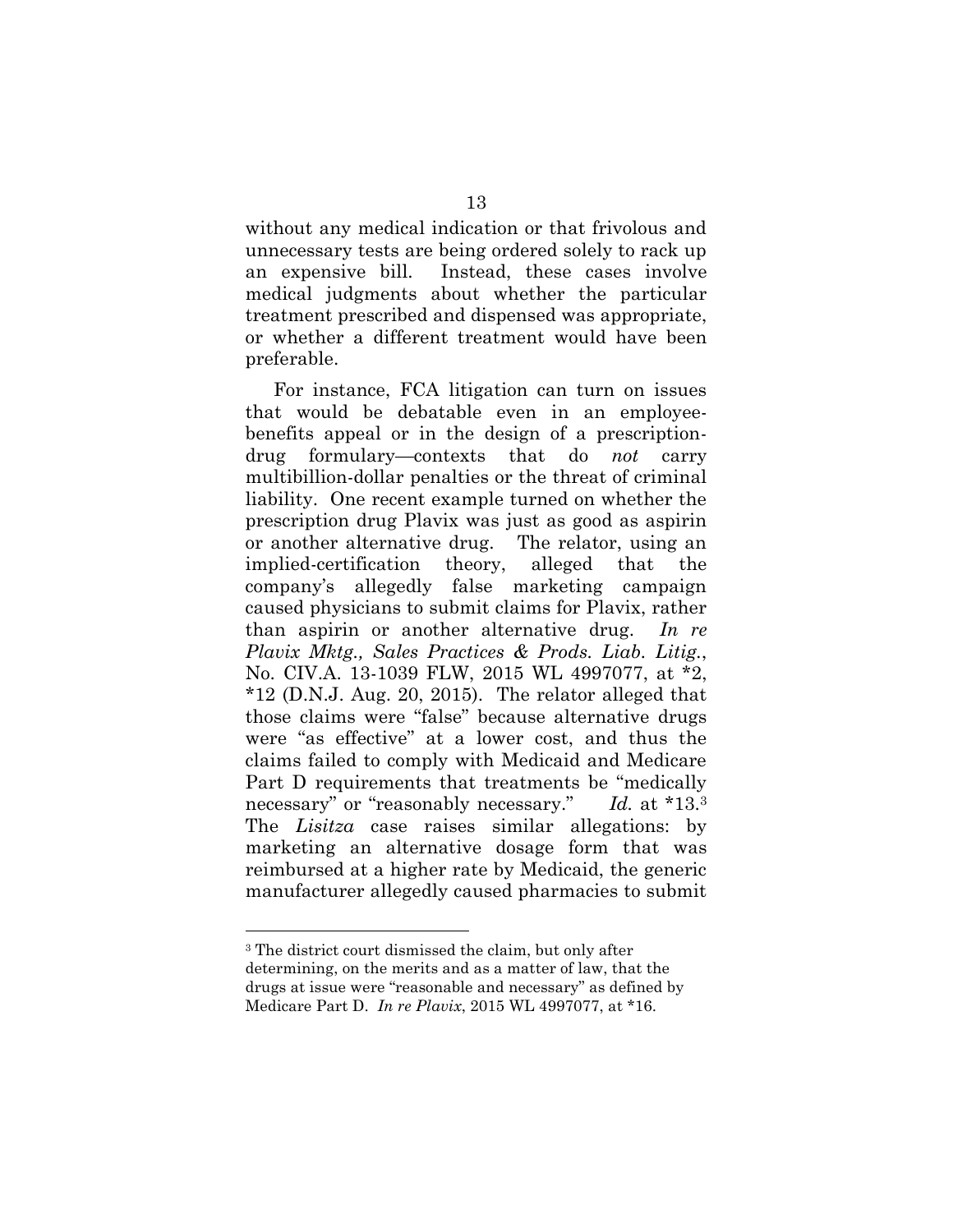false claims based on an implied certification that the drug was dispensed "economically." U.S. Compl. ¶ 118, *Lisitza*, No. 06 C 06131 (N.D. Ill. Sept. 9, 2011), ECF No. 41.

Indeed, FCA litigation can turn on medical or clinical concepts that are even broader in scope—and just as vague in content—as the debate over drug efficacy in *Plavix*. In another prominent FCA case, the government alleged (under an impliedcertification theory) that a psychiatric hospital had failed to comply with statutes and regulations requiring that patients receive an "appropriate quality of care" in a "safe and secure environment." *United States ex rel. Aranda v. Cmty. Psychiatric Ctrs. of Okla., Inc.*, 945 F. Supp. 1485, 1487 (W.D. Okla. 1996). The district court denied the hospital's motion to dismiss notwithstanding the vague nature of the governing standards, stating that ""[i]t may be easier for a maker of widgets to determine whether its product meets contract specifications than for a hospital to determine whether its services meet 'professionally recognized standards for health care,'" but concluding that this "problem of measurement" was no bar to the government's FCA claim. *Id.* at 1488.<sup>4</sup>

<sup>4</sup> *See also Mikes*, 274 F.3d at 701 (implied-certification claim for failure to comply with the Medicare statute's requirement that services provided thereunder must "be of a quality which meets professional recognized standards of health"); *United States ex rel. Bergman v. Abbott Labs.*, 995 F. Supp. 2d 357, 370 (E.D. Pa. 2014) (discussing a TRICARE regulation "which generally does not cover off-label prescriptions unless 'review[ed] for medical necessity, [which] requires demonstrations from medical literature, national organizations, or technology assessment bodies that the unlabeled or off-label use of the drug is safe, effective and in accordance with nationally accepted standards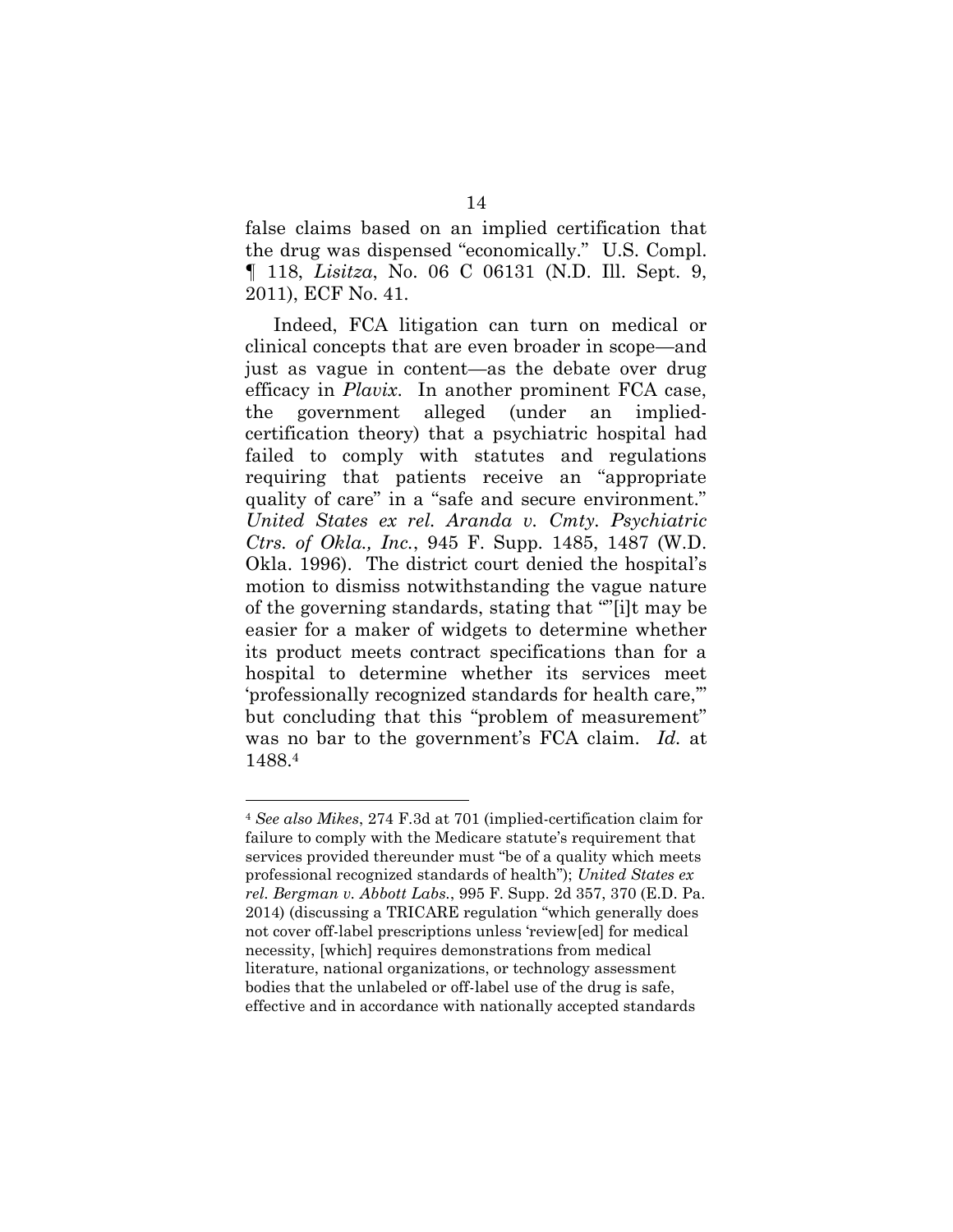Because relators can turn compliance with any standard, no matter how vague, into the subject of an *implied* certification, liability for massive FCA penalties is based on a post-hoc determination of what these standards mean and whether compliance with these standards was material to government payment. If the relator's view of the standards prevails—for instance, if the court agrees with the relator's *medical* judgment that a particular prescription is "reasonable," "necessary," "safe," or "effective"—then the certification and therefore the claim are rendered "false." Such an interpretation makes little sense, particularly in the context of a fraud statute imposing *mandatory* penalties on a per-claim basis if a claim is determined to be "false." *See Mikes*, 274 F.3d at 702 (declining to adopt interpretation of the FCA that would require "federal courts to step outside their primary area of competence and apply a qualitative standard measuring the efficacy of [medical] procedures. The quality of care standard of § 1320c-5(a) is best enforced by those professionals most versed in the nuances of providing adequate health care").

of practice in the medical community'" (alterations in original)); *United States v. Sci. Applications Int'l Corp.*, 626 F.3d 1257, 1262 (D.C. Cir. 2010) (implied-certification claim against a government contractor premised on violation of a conflicts of interest regulation, which prohibited a contractor from taking on work that "(1) [m]ay diminish its capacity to give impartial, technically sound, objective assistance [to the Nuclear Regulatory Commission] and advice or may otherwise result in a biased work product, or (2) may result in its being given an unfair advantage") .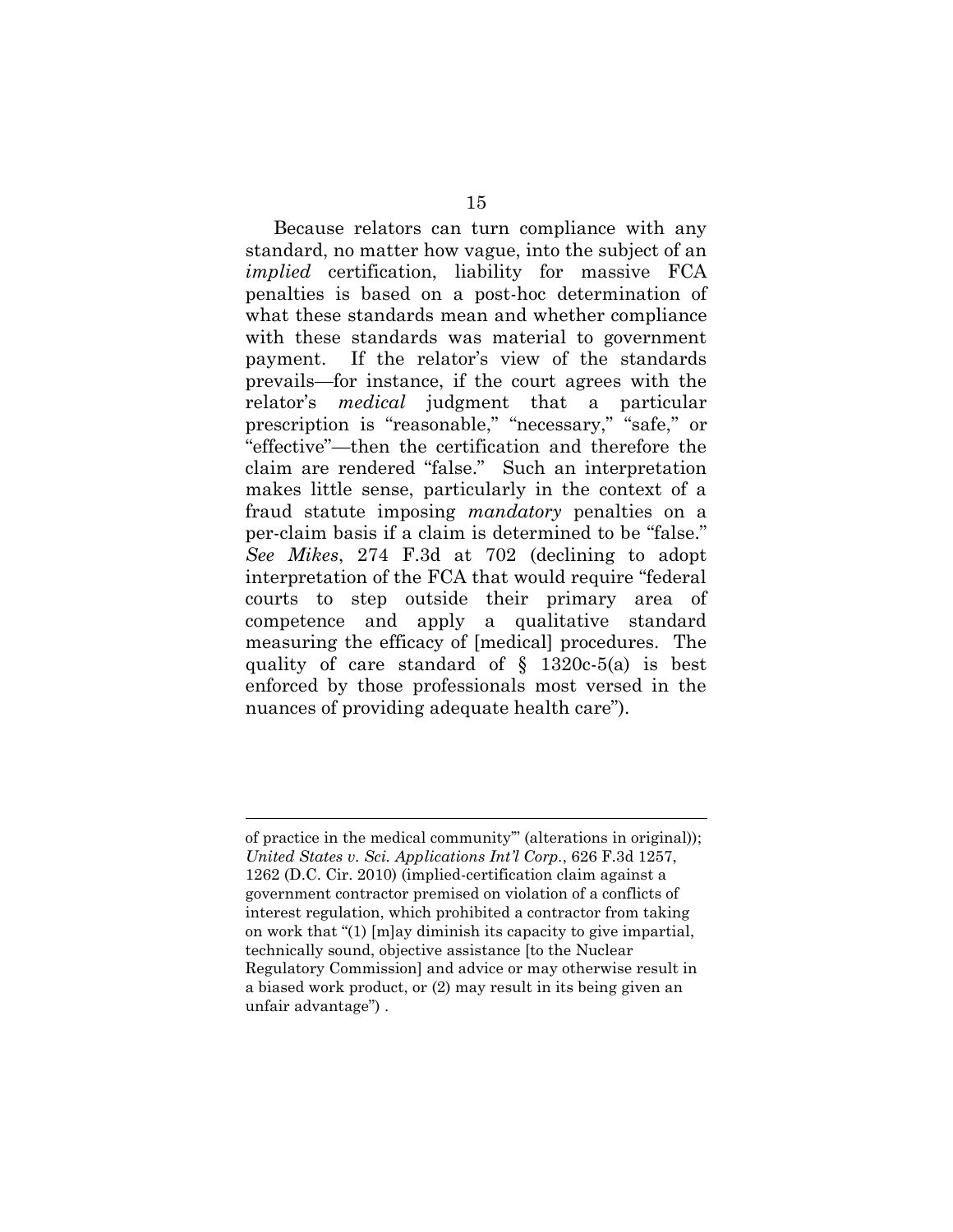## **C. Implied-Certification Claims Often Allege Technical Violations That The Responsible Agency Would Not Pursue And That Private Plaintiffs May Not Pursue Directly.**

Enterprising relators have turned the impliedcertification theory into a vehicle to litigate compliance with regulations that are not privately enforceable, and not meant to be. Exacerbating the notice problem inherent in an implied-certification theory, these lawsuits threaten to create liability even where the responsible agency would see none, or would make a considered and discretionary judgment not to pursue it.

For instance, as this Court has repeatedly held, Congress made quite clear that the FDCA is to be enforced by the United States alone, not by each and any citizen of the United States. 21 U.S.C. § 337(a). Congress recognized that it would be untenable to have a regulated business's compliance with the FDCA or FDA regulations, "although deemed appropriate by the Administration," be secondguessed by a court at the instance of a private plaintiff.<sup>5</sup> *Buckman Co. v. Plaintiffs' Legal Comm.*, 531 U.S. 341, 351 (2001). The agency has special expertise in deciding "whether the particular enforcement action [that may be] requested" by people outside the agency "fits the agency's overall policies." *Heckler v. Chaney*, 470 U.S. 821, 832

<sup>5</sup> The Court in *Buckman* rejected private enforcement of the FDCA in state court at the initiation of private plaintiffs claiming actual injury from a medical device—whereas the implied-certification theory permits private enforcement of the FDCA by private litigants who have suffered no personal injury whatsoever.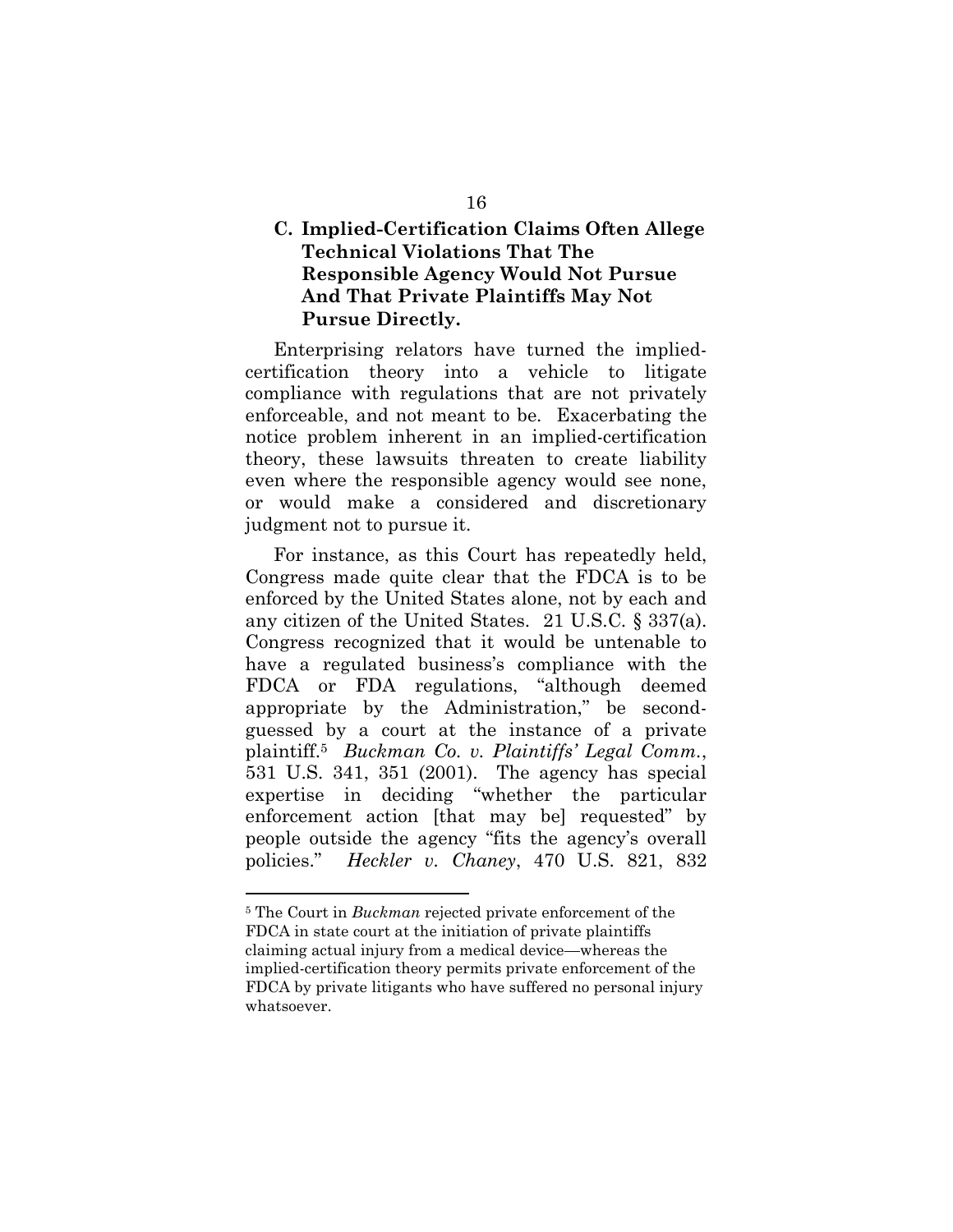(1985). Having those expert judgments secondguessed—whether by a private relator, or by generalist FCA litigators at the Department of Justice, both of whom seek to maximize monetary recovery—can easily "skew[]" the "somewhat delicate balance of statutory objectives" that the FDA strikes. *Buckman*, 531 U.S. at 348.

Yet the implied-certification theory permits just that sort of litigation. As just discussed, no one may bring a private lawsuit to enforce the FDA's Current Good Manufacturing Practices. Yet relators have sought to use the implied-certification theory to dodge that plain statutory bar. For instance, in *Rostholder*, the relator alleged that a corporation that provides pharmacy services to long-term care facilities did not comply with Current Good Manufacturing Practices when they repackaged drugs in the same facility that handled penicillin. *See* 2012 WL 3399789, at \*5. Compliance with current standards for good manufacturing calls for a classic agency judgment, yet the implied-certification theory under the FCA allows it to be litigated in a different, inappropriate forum.

Similarly, even though this Court has regularly held that "off-label" use of a drug or device is "generally accepted," *Buckman*, 531 U.S. at 350-51, FCA litigants regularly seek to allege that *every claim* for Medicare or Medicaid reimbursement for an off-label use was caused by unlawful off-label marketing and, therefore, a false claim on an implied-certification theory. For instance, the court in *Bergman v. Abbott Laboratories* sustained an action against a drug company for allegedly causing physicians to submit claims for reimbursement for off-label uses of drugs based on the drug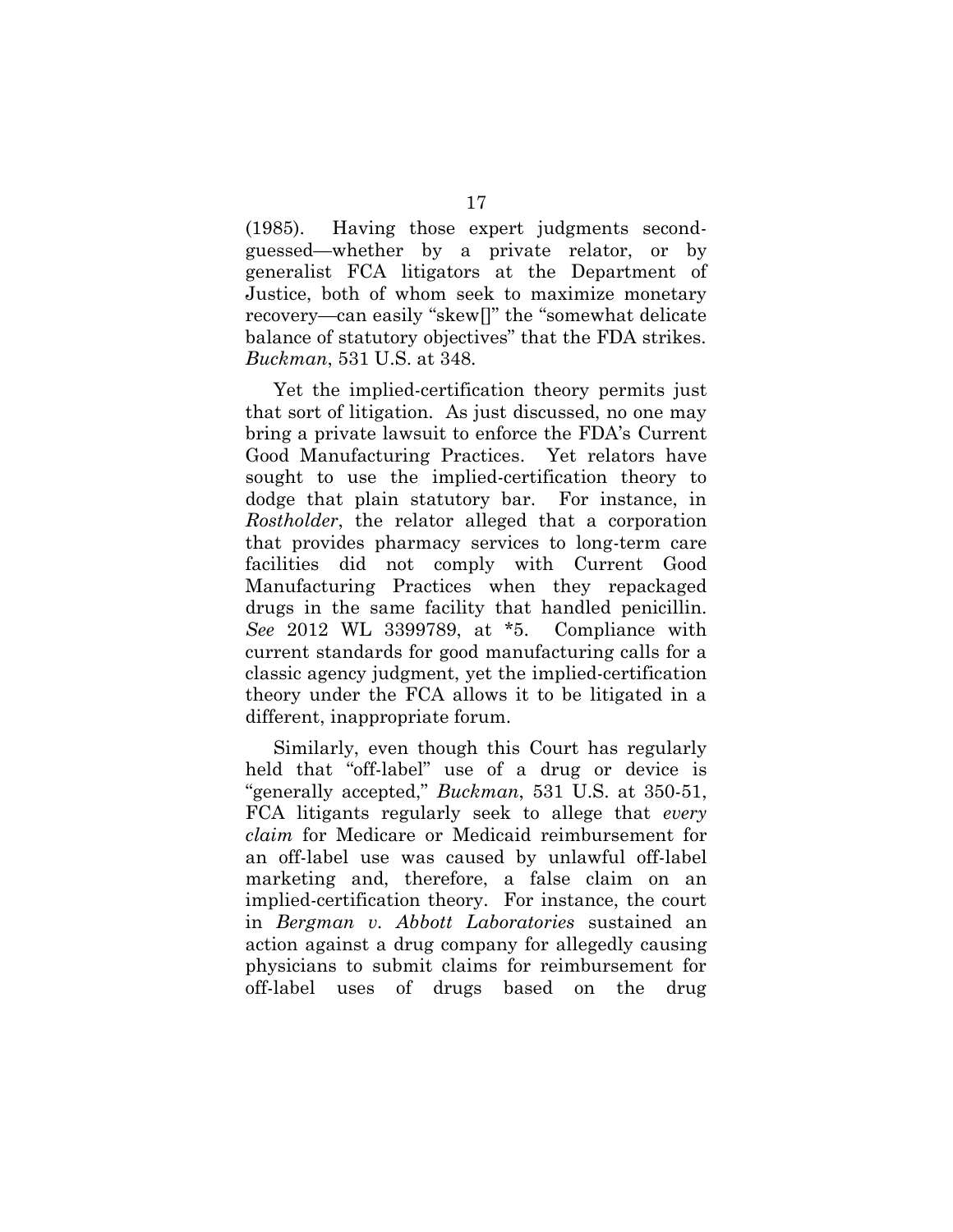manufacturer's violations of 21 U.S.C. § 355(d) and physicians' violations of 42 U.S.C. § 1395y(a)(1)(A). 995 F. Supp. 2d at 368-70. Such exposure to "unpredictable civil liability" naturally threatens manufacturers' willingness to bring to market products "with potentially beneficial off-label uses." *Buckman*, 531 U.S. at 350.

Declining to provide a private right of action in a statute generally reflects a legislative determination that it is in the public's best interest for agencies to exercise discretion about when and how to enforce these requirements based on the statutory tools available to them, such as imposing fines, continuing performance of the current agreement but declining to renew it at the end of its term, providing an opportunity to cure any lack of compliance, requiring a plan of correction, requiring mitigation, removing the noncompliant entity from the government program, or instituting an administrative adjudication for lack of compliance. As the Office of Legal Counsel has noted, "it is frequently in the Government's interest, as it would be in the interest of any contracting party, to avoid excessive concern over minor failings that might threaten a useful course of dealing with the other party," particularly if "the contractor's performance otherwise has been adequate." Office of Legal Counsel, *Constitutionality of the Qui Tam Provisions of the False Claims Act*, 13 U.S. Op. Off. Legal Counsel 207, 220 (1989).

Agencies may exercise their discretion to punish the worst offenders in the most significant way and address more minor violations with a scalpel, rather than a sledgehammer. *See* 21 U.S.C. § 336 (permitting the Secretary to provide a written notice or warning for violations of the FDCA, rather than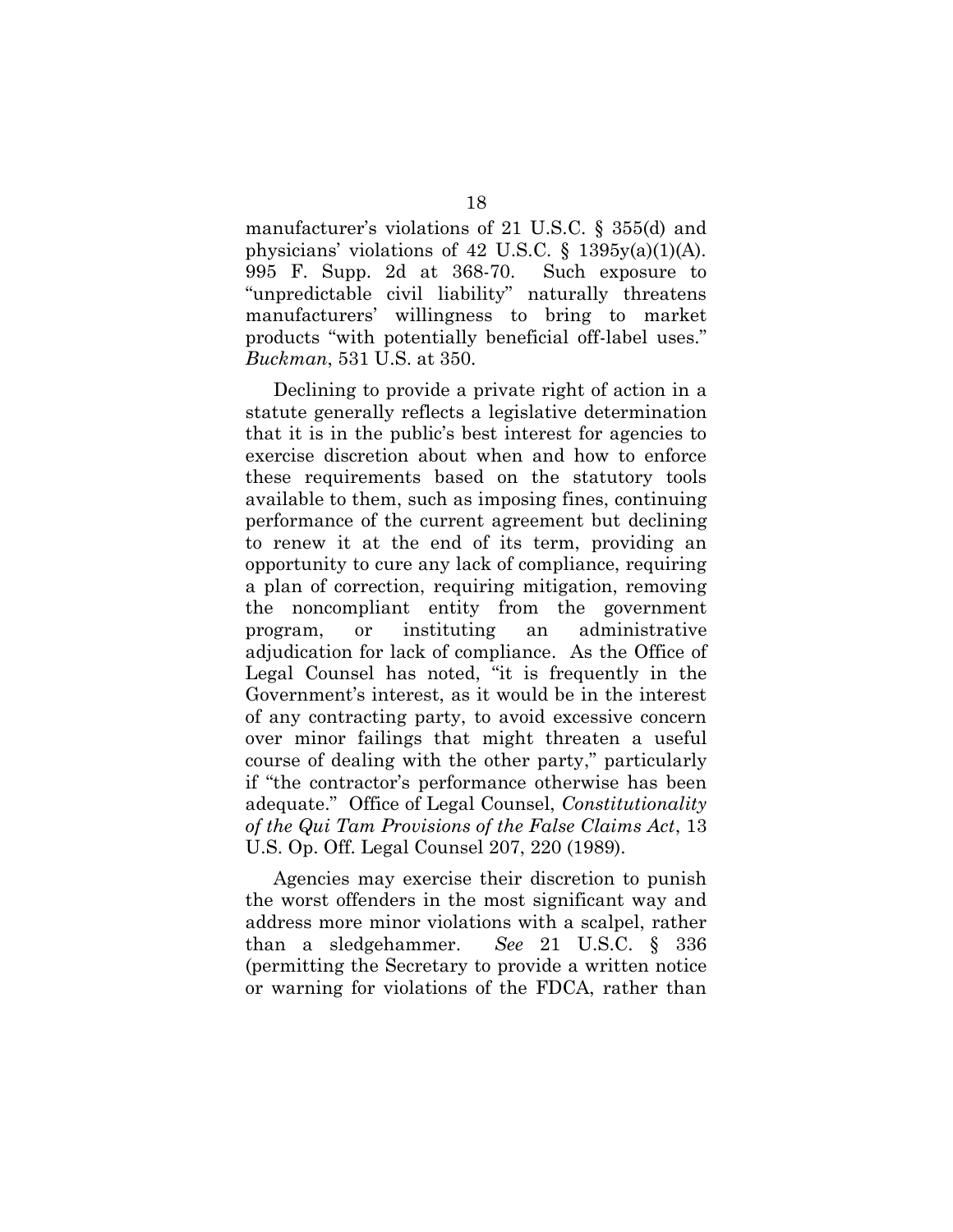imposing criminal or civil penalties, "whenever he believes that the public interest will be adequately served" by a more minor punishment); 42 U.S.C. § 1320c-5(b)(1)-(3) (violation of Medicare health-care provider obligations may be enforced solely by the Secretary with an appropriate penalty, but only after the organization "has been given a reasonable opportunity to enter into and complete a corrective action plan" and has "failed in a substantial number of cases substantially to comply with any obligation imposed on him" or "grossly and flagrantly violated any such obligation in one or more instances"). 6 Agencies can also harmonize compliance across multiple programs. *Astra USA, Inc. v. Santa Clara Cnty.*, 131 S. Ct. 1342, 1349-50 (2011).

The implied-certification theory undermines the discretion granted to agencies tasked with administering complicated regulatory regimes or sensitive government contracts in a careful and deliberate manner. *United States ex rel. Conner v. Salina Reg'l Health Ctr., Inc.*, 543 F.3d 1211, 1222 (10th Cir. 2008) (expressing concern that an overly broad reading of the FCA could "undermine the government's own administrative scheme for ensuring that hospitals remain in compliance and for bringing them back into compliance when they fall short of what the Medicare regulations and statutes require"); *Wilkins*, 659 F.3d at 310 ("It is ironic[] that if we allowed appellants, though they are ostensibly

<sup>6</sup> Despite the carefully crafted enforcement mechanism built into 42 U.S.C. § 1320c-5 and the lack of a private right of action, violations of this section have repeatedly been the subject of implied-certification claims. *See, e.g.*, *Aranda*, 945 F. Supp. at 1488 (holding that allegations of a provider's failure to comply with  $\S 1320c-5(b)(1)$  can form the basis of an FCA claim).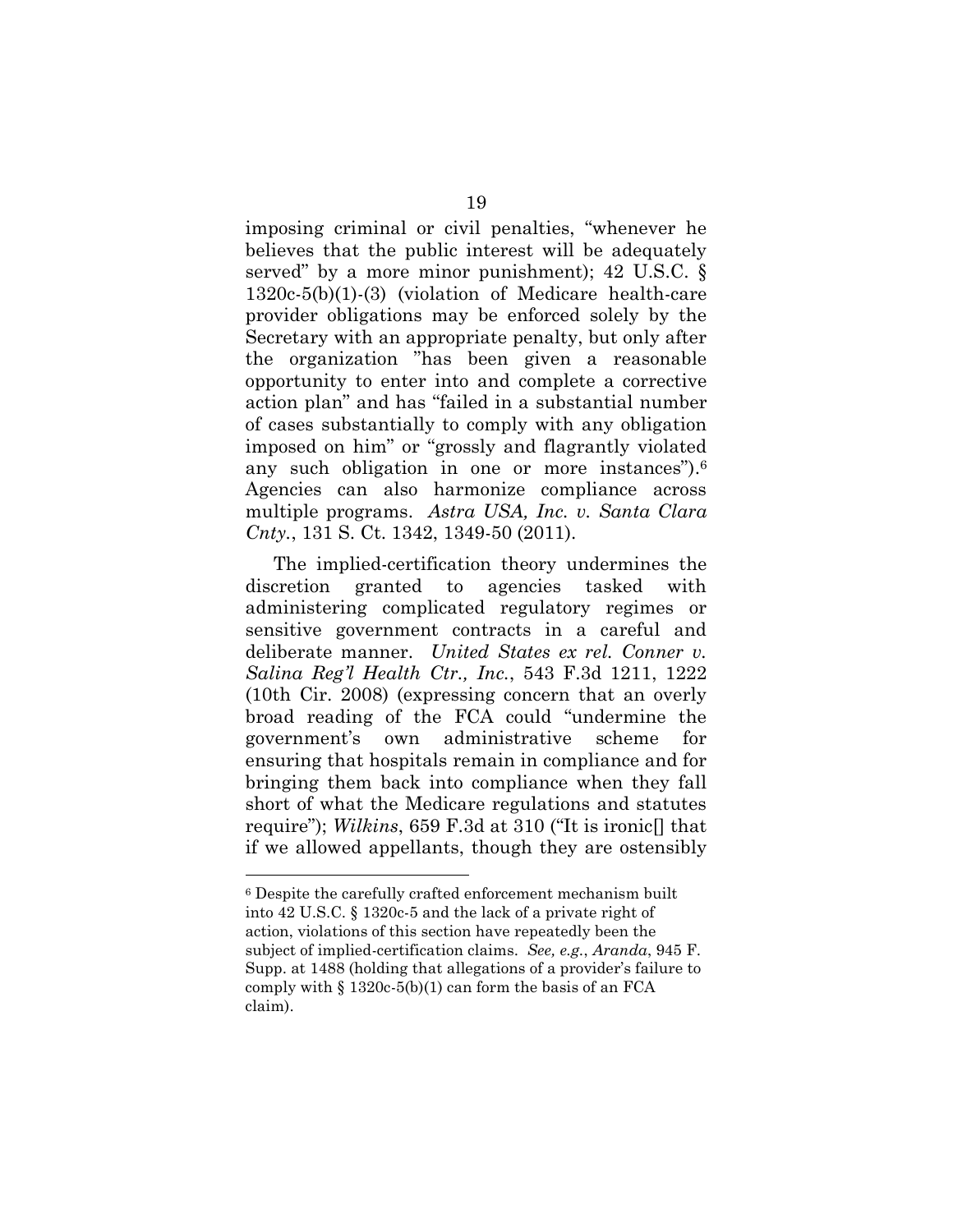acting on behalf of the Government, to bring suit based on United Health's non-compliance with marketing regulations, we would short-circuit the very remedial process the Government has established to address non-compliance with those regulations.").<sup>7</sup>

Relators do not have the same incentives that agencies have to exercise discretion in pursuing claims based on regulatory or statutory deficiencies, because "[a]s a class of plaintiffs, qui tam relators are different in kind than the Government. They are motivated primarily by prospects of monetary reward rather than the public good." *Hughes Aircraft Co. v. United States ex rel. Schumer*, 520 U.S. 939, 949 (1997). FCA suits can be incredibly lucrative for a successful relator, who is guaranteed by statute to walk away with between 15 percent and 30 percent of the proceeds of the FCA judgment or settlement. 31 U.S.C. § 3730(d)(1)-(2). Over the past three years alone, relators have made nearly \$1.5 *billion* simply by being plaintiffs in FCA cases. FY 2015 Fraud Statistics, U.S. Dep't of Justice, http://www.justice. gov/opa/file/796866/download (Nov. 23, 2015 11:56 AM). And individual relators have obtained tens of millions of dollars, typically following settlement of an FCA claim. See, e*.g.*, Press Release, U.S. Dep't of Justice, Nearly 500 Hospitals Pay United States

<sup>7</sup> *See also United States ex rel. Siewick v. Jamieson Sci. & Eng'g, Inc.*, 214 F.3d 1372, 1378 (D.C. Cir. 2000) (permitting an FCA claim based on the violation of a statute could "unilaterally divest[] the government of the opportunity to exercise precisely the discretion that is among the key differentiations of voidness from voidability: the discretion to accept or disaffirm the contract on the basis of complex variables reflecting the officials' views of the government's longterm interests").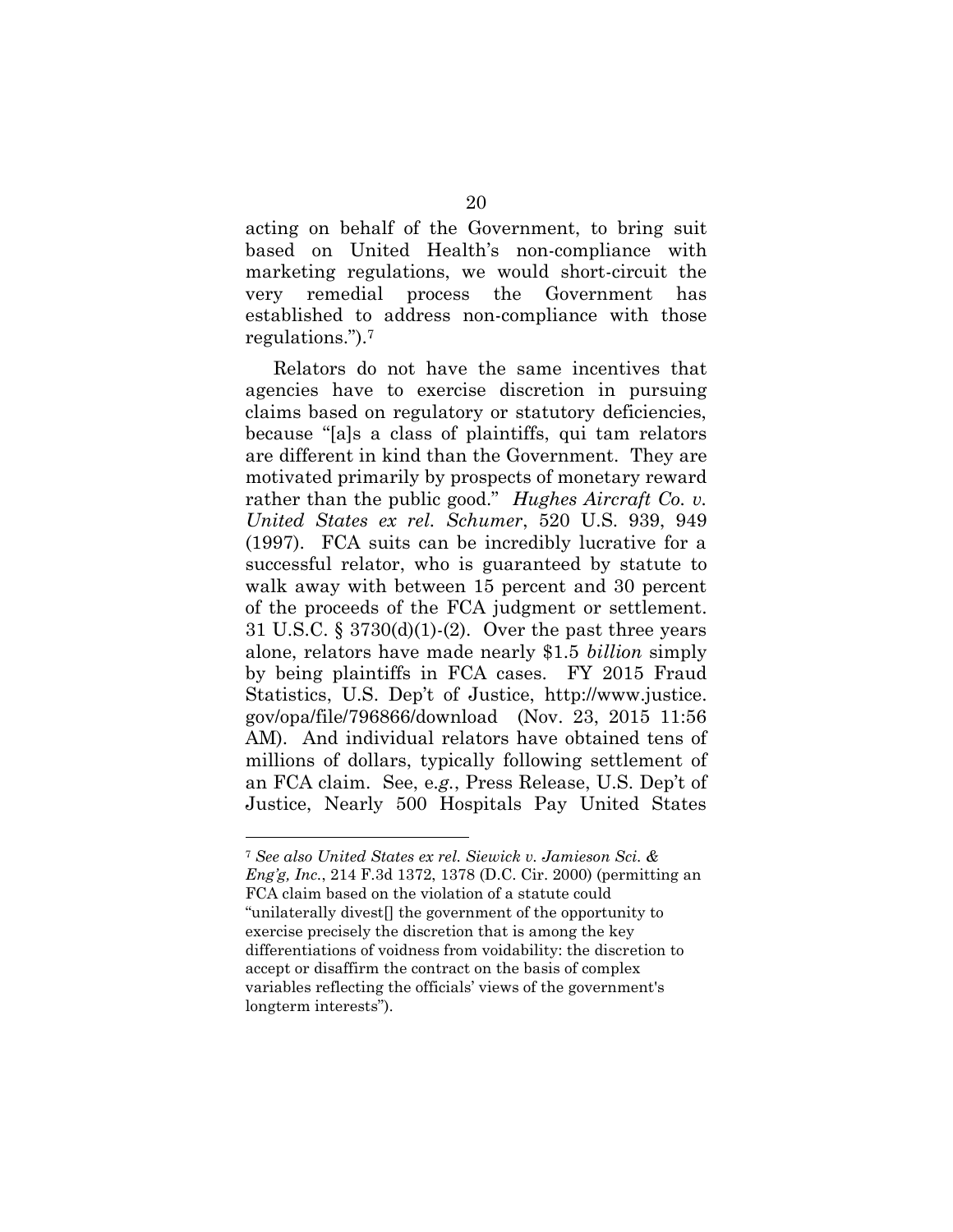More Than \$250 Million to Resolve False Claims Act Allegations Related to Implantation of Cardiac Devices (Oct. 30, 2015), http://www.justice.gov/ opa/pr/nearly-500-hospitals-pay-united-states-more-250-million-resolve-false-claims-act-allegations (\$38 million relator award); Press Release, U.S. Dep't of Justice, Amerigroup to End Appeal and Pay \$225 Million to United States and Illinois to Settle Pregnancy Discrimination Case (Aug. 14, 2008), http://www.justice.gov/archive/usao/iln/chicago/2008/ pr0814\_01.pdf (\$56 million relator award).

Given these incentives, relators simply cannot exercise the judgment that an agency can. Without that judgment, more relators and more FCA suits are not always, *per se*, a good thing. *Cf. Astra*, 131 S. Ct. at 1348-49 (rejecting disruptive private enforcement even though it would "spread the enforcement burden").

If Congress intended, by passage of the False Claims Act, to enact a broad citizen-suit provision for private enforcement of any statutory or regulatory commitments (or an unspecific subset of those commitments) of anyone who contracts with the government, "it did so with a peculiar choice of language and in an unusually backhanded manner." *Williams v. United States*, 458 U.S. 279, 287 (1982) (declining to interpret a statute making it a crime to "knowingly mak[e] any false statement or report . . . for the purpose of influence in any way the action of [certain financial institutions]" to cover the depositing of bad checks, because a "check" is not a "statement," *i.e.*, "factual assertion at all, and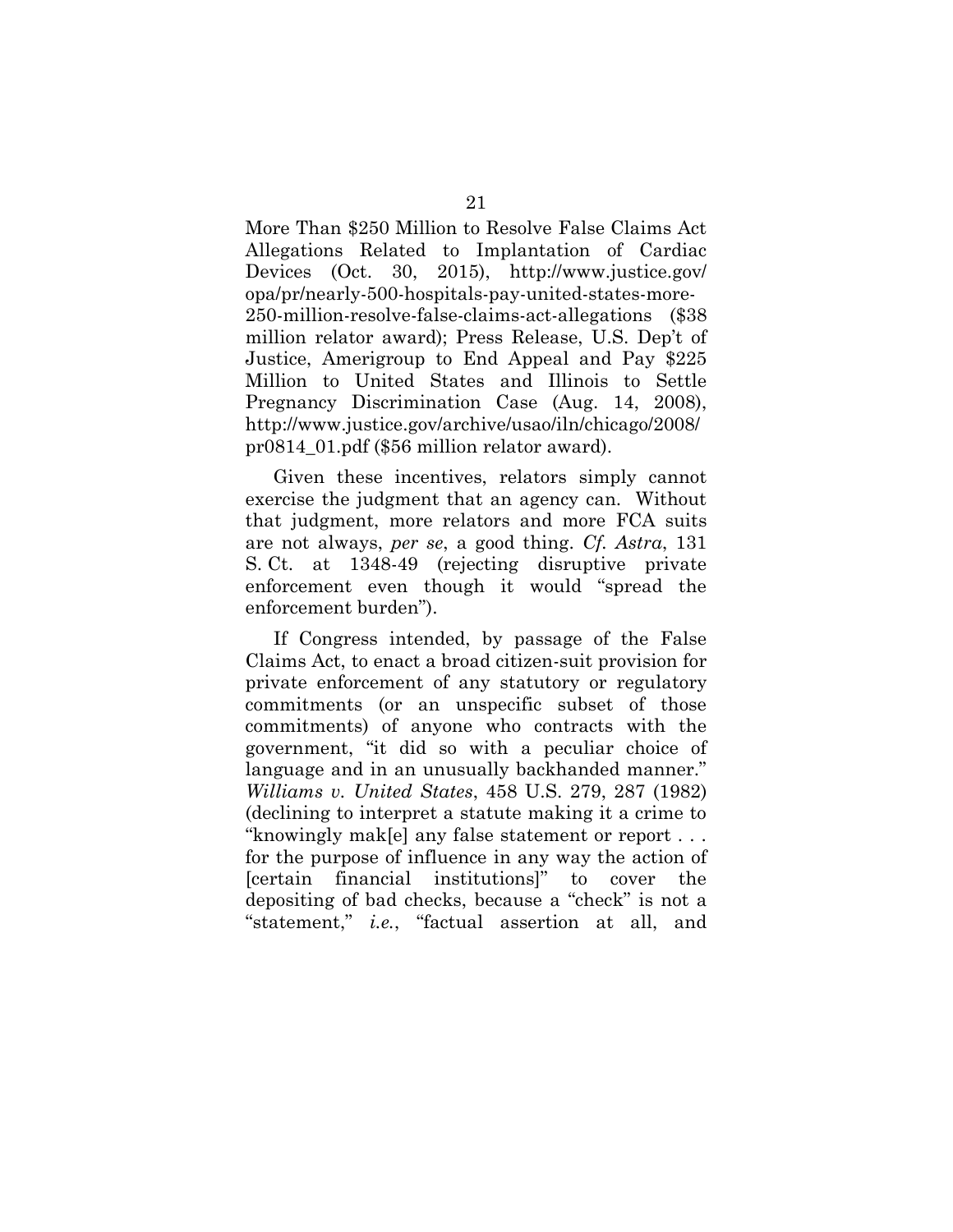therefore cannot be characterized as 'true' or false.'"). 8

### **III. IN LIGHT OF THE EXTRAORDINARY PENALTIES THAT ACCOMPANY FCA CLAIMS, THE RULE OF LENITY CALLS FOR CONDITIONING LIABILITY ON AN** *EXPRESS* **CERTIFICATION, WHICH SERVES A NECESSARY GATEKEEPING ROLE.**

Given the FCA's unique penalty provisions and the strong incentives they provide for plaintiffs to bring and pursue even marginal cases, FCA cases that survive a motion to dismiss create enormous settlement pressure. And some elements of the cause of action simply cannot be tested on a motion to dismiss (*e.g.*, the bare allegation of scienter). The implied-certification theory impermissibly heightens the probability of significant payments even in meritless suits and is contrary to lenity principles.

Under the FCA's penalties provisions, once a factfinder determines that a defendant violated the Act, courts have no choice but to award three times the amount of damages sustained by the government as a result of the fraud, *plus* civil penalties of between \$5,500 to \$11,000 for *each* false claim submitted, *plus* the relator's attorneys' fees and costs. 31 U.S.C. §§ 3729(a), 3730(d); 28 C.F.R.  $§ 85.3(a)(9).$ 

<sup>8</sup> Indeed, by all indications Congress knows how to clearly make a statutory violation cognizable under the False Claims Act when it wants to do so. In 2010, it amended the Anti-Kickbacks Statute to expressly provide that a violation of that statute is a false claim under the FCA. 42 U.S.C. § 1320a-7b(g).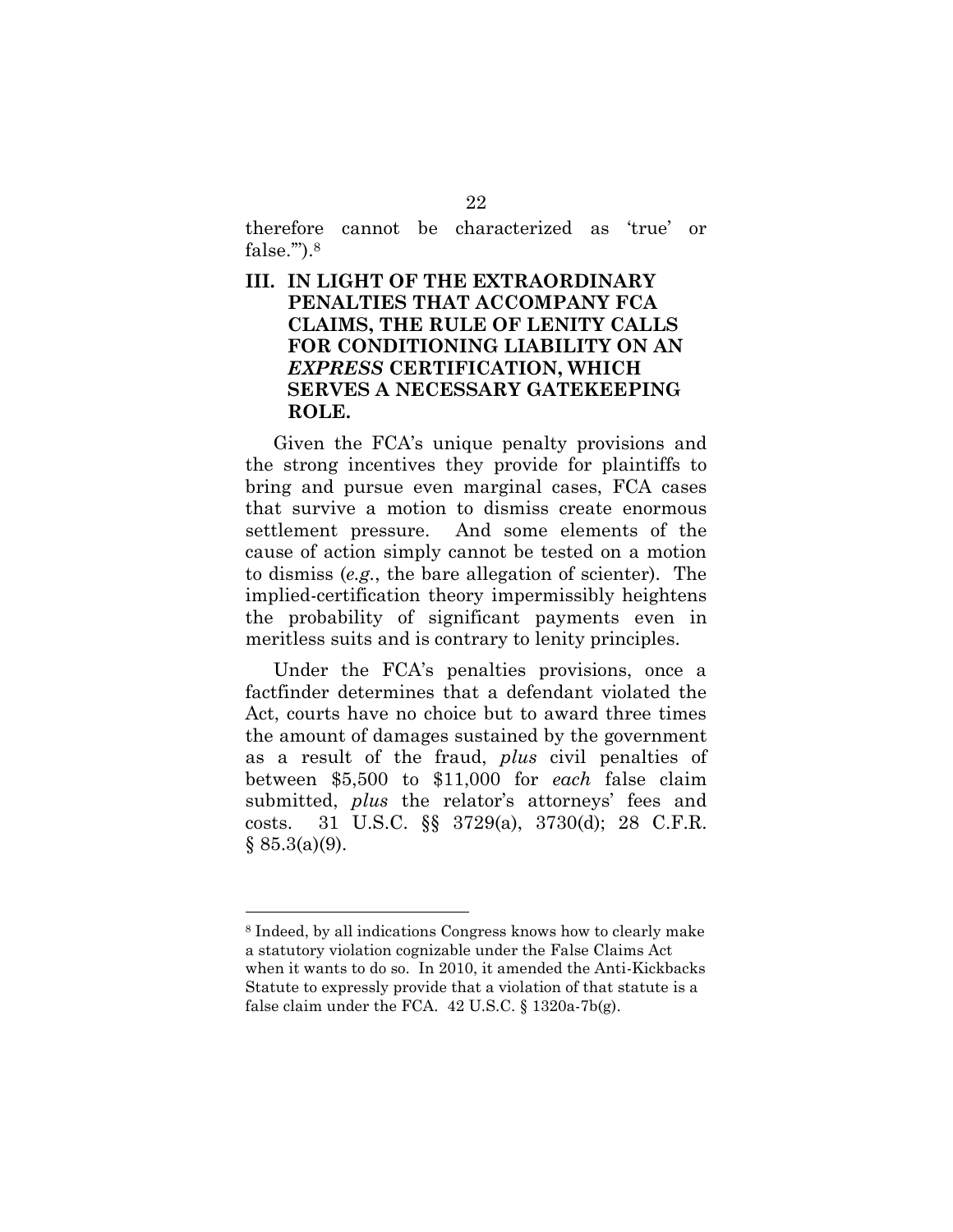If this Court endorses the implied-certification theory, whether liability for these damages attaches to FCA claims will depend on the subjective view of the agency at issue (to determine whether the contractual, statutory, or regulatory term that was violated was material to the government's decision to pay a claim, *see* 31 U.S.C. § 3729(a)(1)(B)), and the scienter of the defendant (to determine whether the defendant knowingly violated said term, *id.*  $\S 3729(a)(1)(A)$ -(B)). These types of questions are generally fact-specific inquiries not subject to resolution at the pleadings stage. *See In re Apple Computer Sec. Litig.*, 886 F.2d 1109, 1113 (9th Cir. 1989) ("Materiality and scienter are both fact-specific issues which should ordinarily be left to the trier of fact."). Likewise, whether an FCA defendant's conduct actually fell below the statutory or regulatory standard asserted as the basis of the plaintiff's implied-certification theory often cannot be resolved on the pleadings, particularly in the case of vague standards like "reasonable" or "necessary." *See e.g.*, *United States ex rel. Brown v. Celgene Corp.*, No. CV 10-3165-GHK SSX, 2014 WL 3605896, at \*3 (C.D. Cal. July 10, 2014) ("Whether or not any particular use is 'supported' by the compendia is a complex, case-by-case inquiry not susceptible to resolution on a motion to dismiss, and expert testimony is often necessary to discern whether a mention in a compendium in fact constitutes sufficient support.")

Given the enormous penalties at stake in FCA cases, rolling the dice on how a factfinder might view the facts (and concepts like "reasonableness" or "economical") and what inferences they might draw is a risk that, for many companies, is simply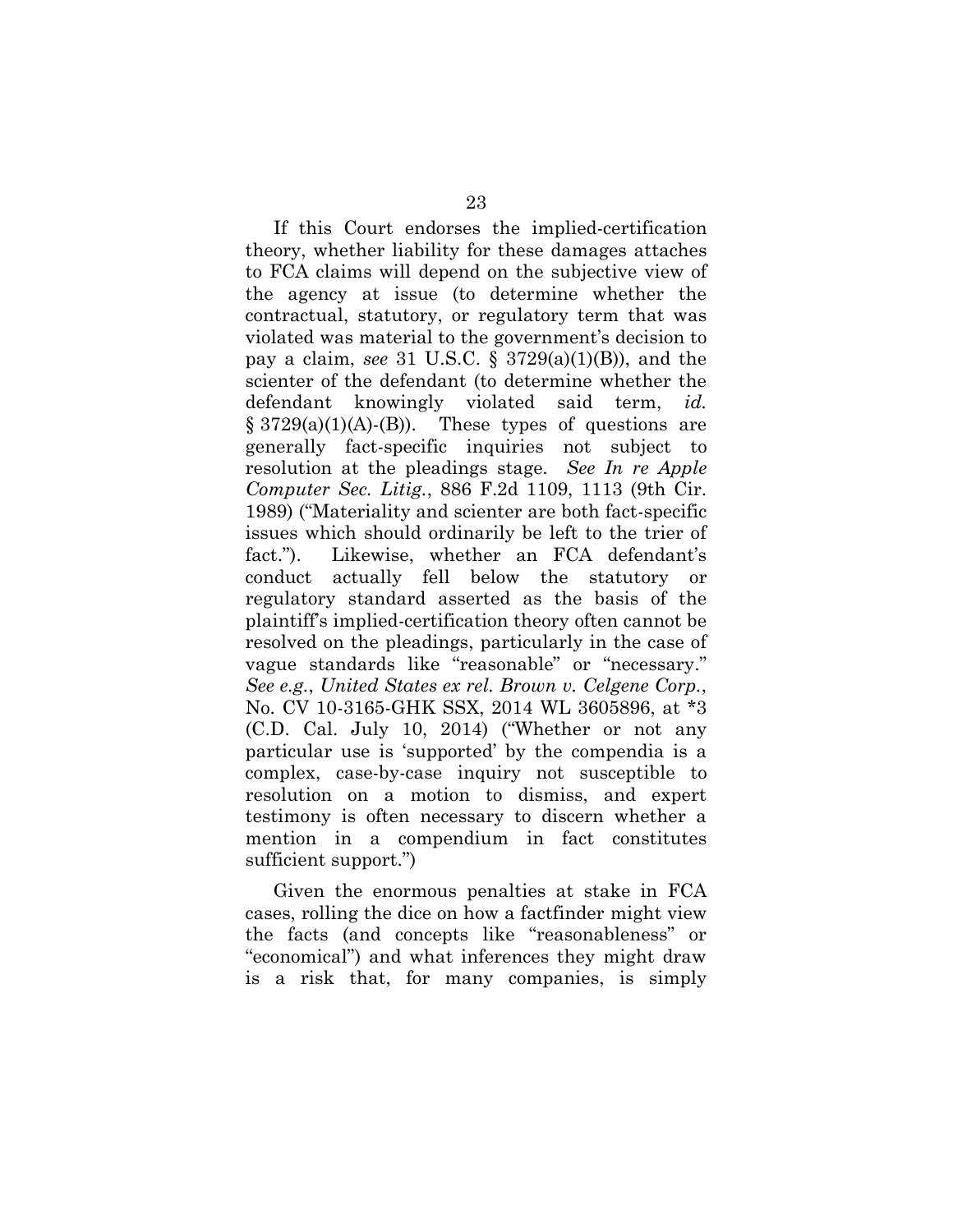impossible to take.9 This is particularly true in implied-certification cases, in which *every* individual claim submitted based on programmatic regulatory or contractual failures will be "false."10 A company that files a single \$1 million claim for reimbursement will therefore be on the hook for no more than \$11,000 in civil penalties, while a company that files 1000 claims for \$5 each (only \$5,000 in total payment by the government) faces between \$5.5 million and \$11 million in civil penalties.

Relators do not hesitate to exploit this penalty structure, often seeking exorbitant civil penalties for hundreds or thousands of claims that were all filed during a time in which a company was operating in violation of a statutory or regulatory standard. *See, e.g.*, *Conner*, 543 F.3d at 1216 (plaintiffs alleged that defendant "presented false claims because it was in violation of various regulations and statutes establishing Medicare conditions of participation at all times from 1987 until the present day" (footnote

<sup>9</sup> Enormous penalties are not a mere hypothetical possibility; prior cases relying on an implied-certification theory have resulted in hundreds of millions in FCA settlements and judgments. *See, e.g.*, *United States ex rel. Tyson v. Amerigroup Ill., Inc.*, 488 F. Supp. 2d 719, 727 (N.D. Ill. 2007) (imposing approximately \$300 million in FCA damages and penalties under implied-certification theory for submitting health-care claims while engaging in discriminatory marketing practices). <sup>10</sup> By contrast, in the factual fraud context, each claim arises out of distinct fraudulent conduct. Similarly, FCA claims based on express certifications each arise out of distinct fraudulent statements. As a consequence, implied-certification cases can result in much greater penalties than claims for conduct that formed the reason for the FCA's enactment in the first placecontractors' "rob[bing] the public treasury" by, for example, "bill[ing] for nonexistent or worthless goods." *McNinch*, 356 U.S. at 599.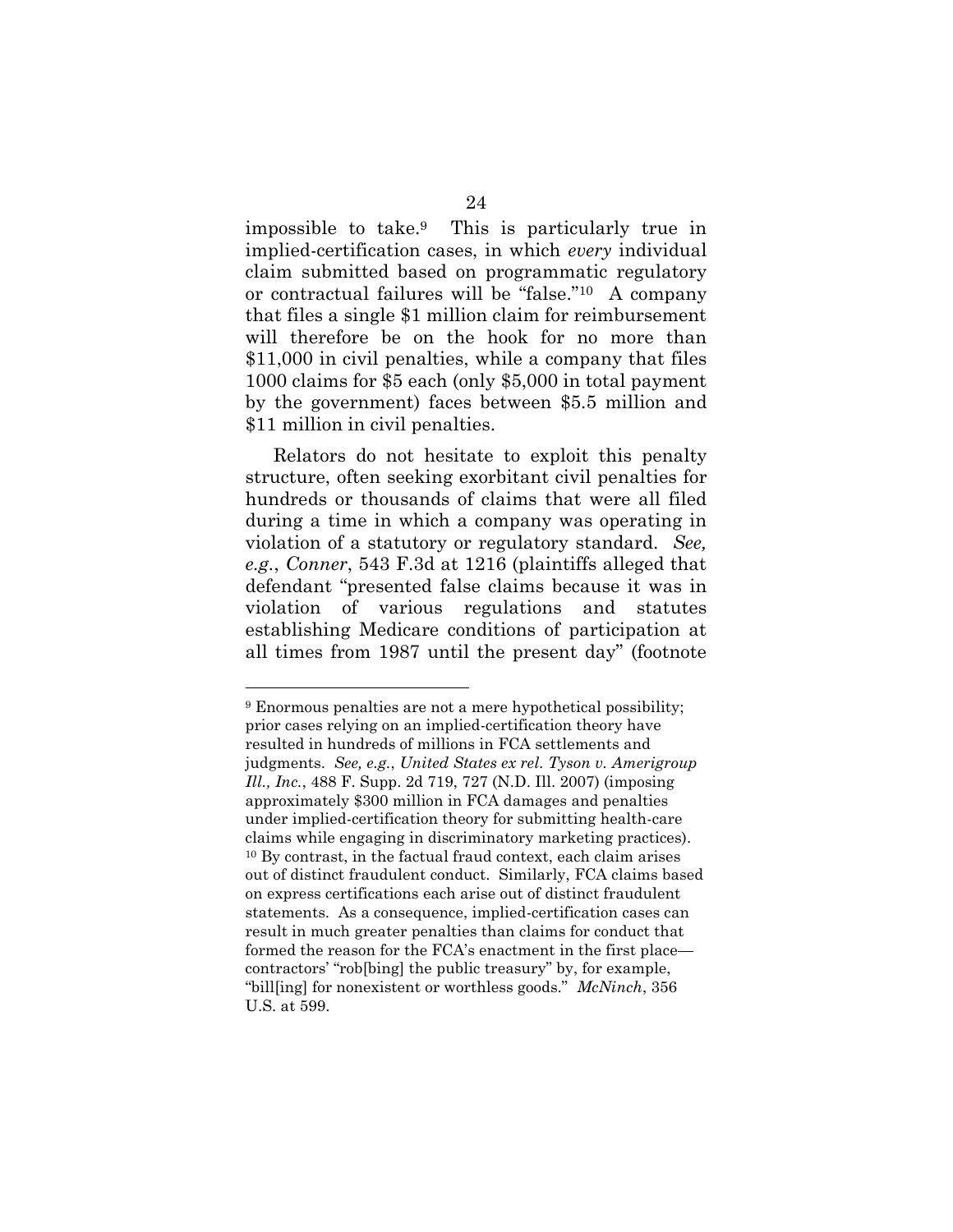omitted)); *United States ex rel. Tyson v. Amerigroup Illinois, Inc.*, 488 F. Supp. 2d 719, 741 (N.D. Ill. 2007) (imposing treble damages and statutory penalties for each of 18,130 claims submitted while discriminating against a pregnant woman and ill individuals in violation of contractual nondiscrimination requirements); *Schindler Elevator Corp.*, 563 U.S. at 417 (2011) (alleging false certification by elevator company's failure to meet an annual reporting requirement of providing information on the number of veterans it employed, thus rendering false "hundreds of . . . claims for payment" valued at \$100 million).

Thus, unlike in typical tort or breach-of-contract cases that involve actual damages, the penalties and damages that could attach to FCA liability often eclipse, many times over, the value of the goods or services that were provided to the government. *See Conner*, 543 F.3d at 1221 (noting that under the relator's implied-certification theory, "[a]n individual private litigant, ostensibly acting on behalf of the United States, could prevent the government from proceeding deliberately through the carefully crafted remedial process and could demand damages far in excess of the entire value of Medicare services performed by a hospital").

This is a particular risk for generic pharmaceutical companies. In the context of generic drugs, the dollar amounts at stake are relatively small (in some instances, as little as a few dollars per prescription), but the sheer number of claims (submitted each time medication is dispensed) is enormous. Even the minimum penalty is many, many times the amount of money that a generic company (or its pharmacy customer) makes from the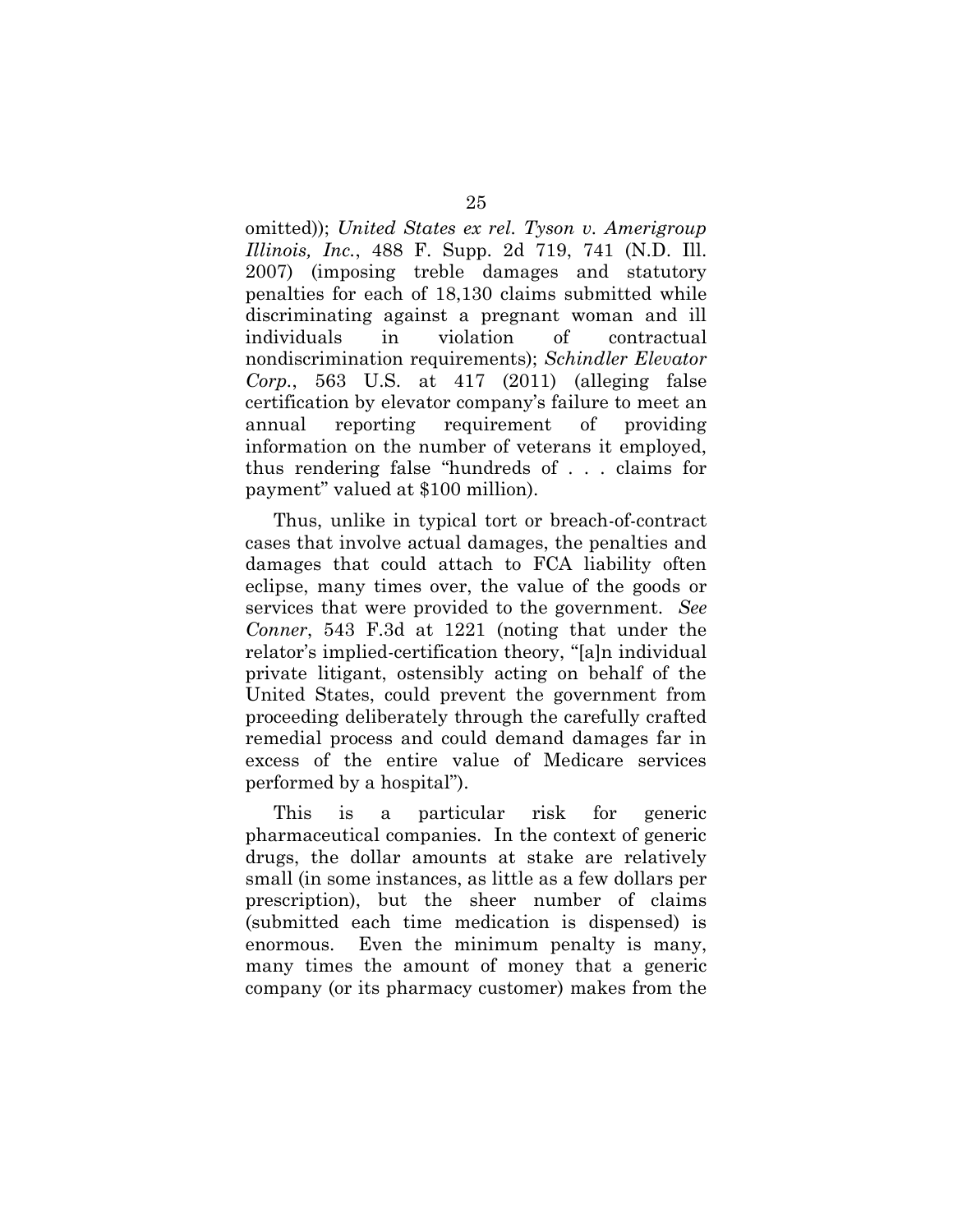sale. Adoption of the implied-certification theory could thus allow the government to obtain valuable and useable goods and services, potentially for years, and also recover penalties that exceed, by scores, the value of the goods and services received even where the government is not damaged by the defendant's non-compliance. The FCA is supposed to be "the primary vehicle by the Government for recouping losses suffered through fraud," *Sanford-Brown,* 788 F.3d at 700, not a vehicle by which the government or relators are unjustly enriched. The impliedcertification theory poses an unacceptable risk of a grossly disproportionate penalty for the allegedly unlawful conduct at issue.

A 2005 False Claims Act case filed against generic drug companies illustrates the absurdity of the implied-certification theory in this context. *See*  Compl., *United States ex rel. Ven-A-Care of the Florida Keys v. Actavis Mid Atlantic LLC*, No. 1:08 cv-10852 (D. Mass.), ECF No. 1. The plaintiffs sued virtually every major generic drug company in the country, alleging that they reported inflated price data to the national pharmaceutical pricing compendia, thereby causing claims to be submitted and reimbursed at inflated (and therefore implicitly false) rates. The plaintiffs sought penalties for, essentially, each one of these pills dispensed in the United States over a ten-year period. When added up, the claims allegedly at issue would result in *mandatory* penalties of between \$3.3 and \$6.7 *trillion*. *See, e.g.*, *id.* ¶ 82 ("Approximately 30,075,004.00 'NDC' specific prescription claims were paid or approved by State Medicaid programs for ALPHARMA DRUGS during the six years preceding the commencement of this action against ALPHARMA through 2005 and each was caused to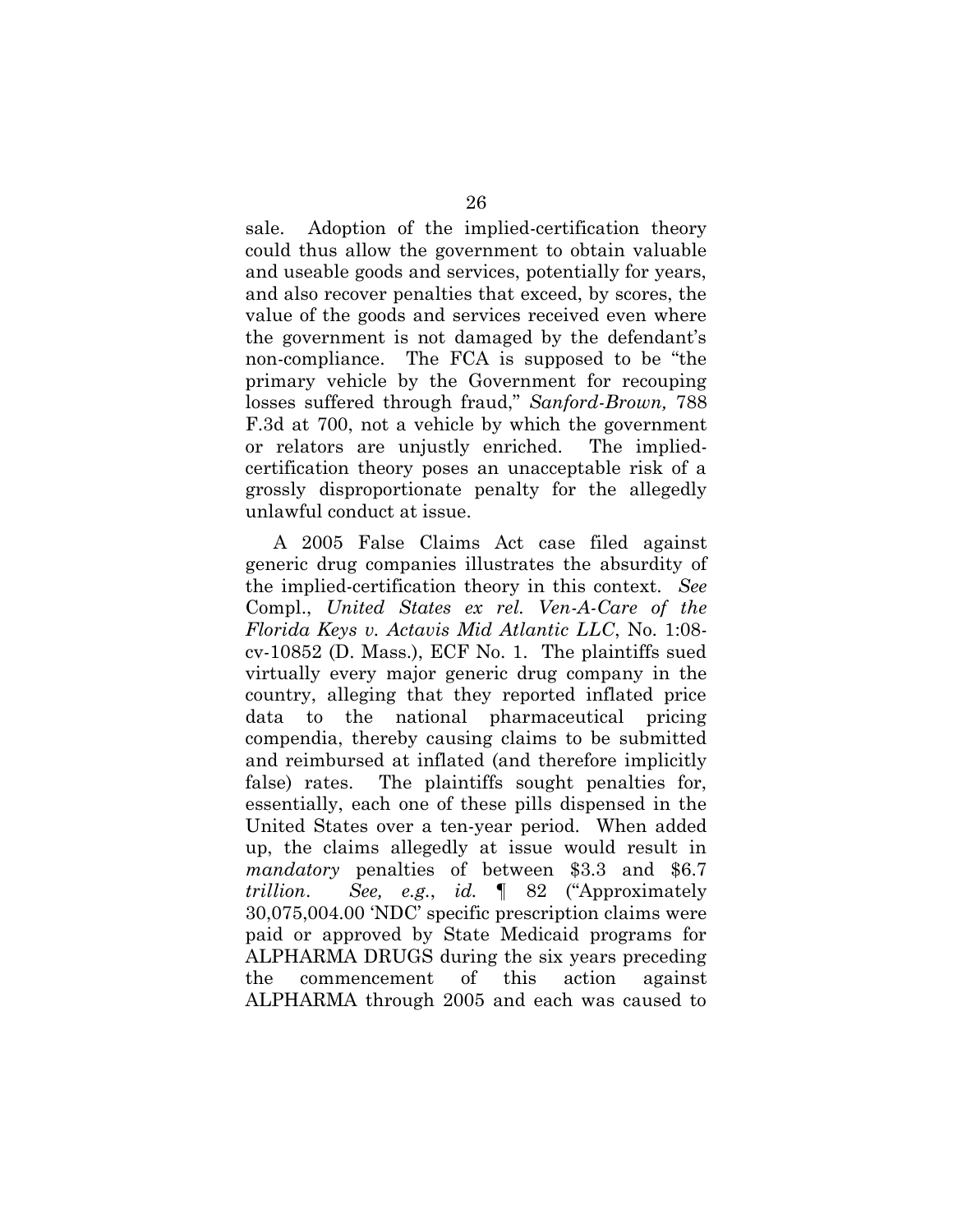be false or fraudulent by the said price reporting."); *United States ex rel. Ven-A-Care v. Actavis Mid Atl. LLC*, 659 F. Supp. 2d 262, 271 (D. Mass. 2009) ("The Complaint alleges that Defendants engaged in a fraudulent scheme involving tens of thousands of Medicaid claims, over a thousand NDCs, and reimbursements of billions of dollars from Medicaid over the course of a decade."); *see also In re Pharm. Indus. Average Wholesale Price Litig.*, No. CIV.A.05- 11084-PBS, 2008 WL 163644, at \*1 (D. Mass. Jan. 16, 2008) ("The *Dey* case involves thousands of claims for reimbursement spanning approximately fourteen years, from 1992 to 2006."). The potential exposure for civil penalties is almost comically absurd, except that it is entirely plausible under the implied-certification theory based on the FCA's mandatory civil penalties provisions.

Even if the False Claims Act were susceptible to a construction that encompasses the impliedcertification theory, the rule of lenity would preclude the adoption of such an interpretation. *See United States v. Universal C. I. T. Credit Corp.*, 344 U.S. 218, 221-22 (1952)("[W]hen choice has to be made between two readings of what conduct Congress has made a crime, it is appropriate, before we choose the harsher alternative, to require that Congress should have spoken in language that is clear and definite."). Indeed, this Court has already invoked the rule of lenity in interpreting the meaning of the ambiguous term "claim" in the False Claims Act, because even in a civil action the Court is "actually construing the provisions of a criminal statute." *McNinch*, 356 U.S. at 595, 598; *see also Williams*, 458 U.S. at 286 (expressing "reluctan[ce] to base an expansive reading" of a criminal statute "on inferences drawn from subjective and variable 'understandings'" of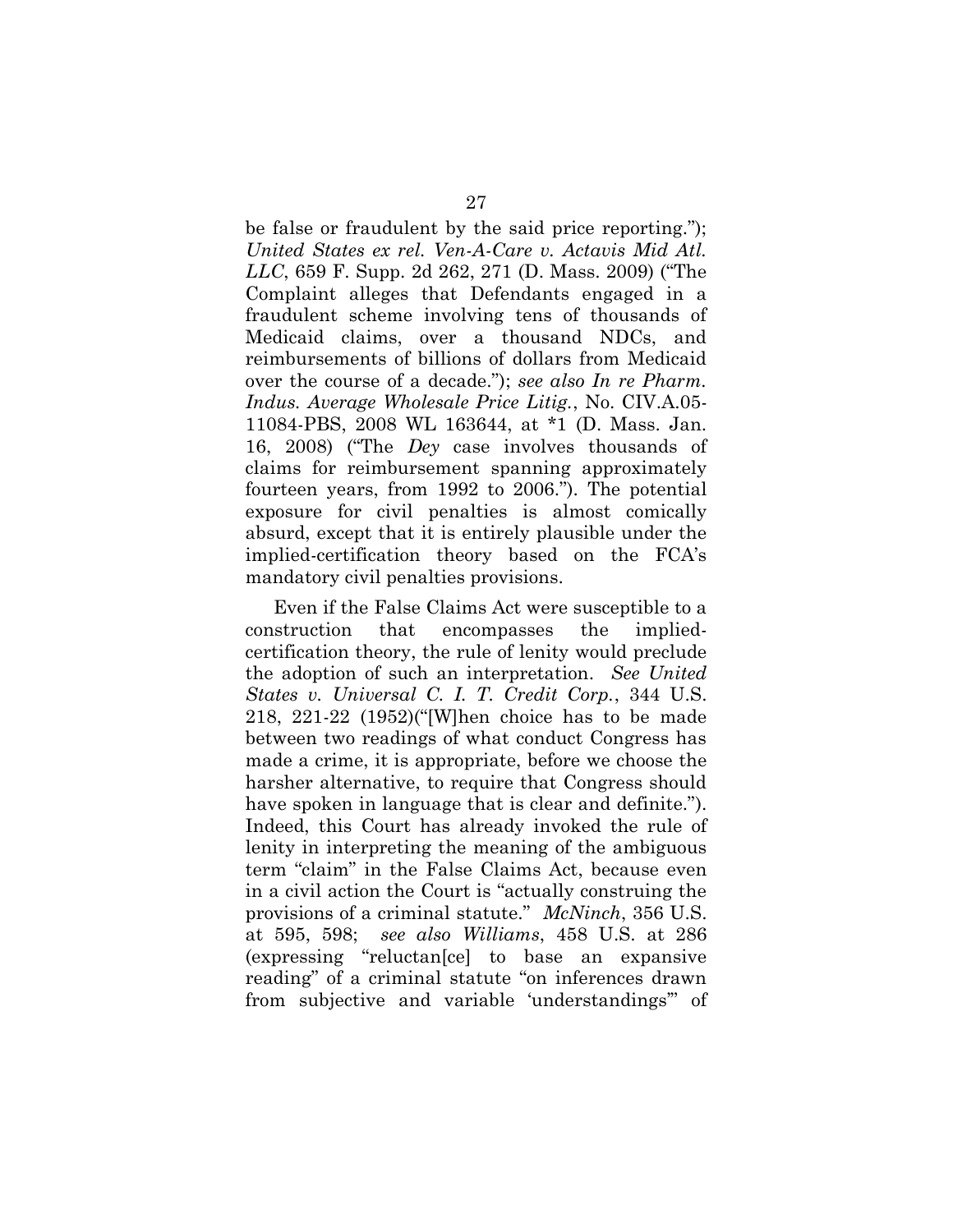whether a "false statement" could plausibly encompass a bad check).

The rule of lenity applies here because the statutory language being construed applies to conduct that is also punishable criminally under the FCA's criminal provision, which also applies to presentment of a "false" or "fraudulent" claim for payment. The criminal provision today is codified at 18 U.S.C. § 287, separately from the civil provision at issue here, but the two sections cannot be divorced from one another. *See United States ex rel. Marcus v. Hess*, 317 U.S. 537, 542 (1943) (FCA civil and criminal provisions are construed together). Indeed, the civil and criminal provisions originally were a single statute, and were only separated through the process of codification. *Rainwater v. United States*, 356 U.S. 590, 592 n.8 (1958); *see McNinch*, 356 U.S. at 598 & n.5.

As a result, the rule of lenity applies here with full force. Whether the statute is invoked in a civil case (as here) or a criminal one, there can be only one consistent interpretation—the one consistent with the rule of lenity. *Yates v. United States*, 135 S. Ct. 1074, 1088 (2015) (rule of lenity applies when interpreting the meaning of "tangible object" no matter "whether the offense subject to investigation is criminal or civil"); *Leocal v. Ashcroft*, 543 U.S. 1, 12 (2004) ("[T]he statute at issue] has both criminal and noncriminal applications. Because we must interpret the statute consistently, whether we encounter its application in a criminal or noncriminal context, the rule of lenity applies.").<sup>11</sup>

<sup>11</sup> *See also United States v. Thompson/Ctr. Arms Co.*, 504 U.S. 505, 517-18 (1992) (plurality opinion); *id.* at 519 (Scalia, J.,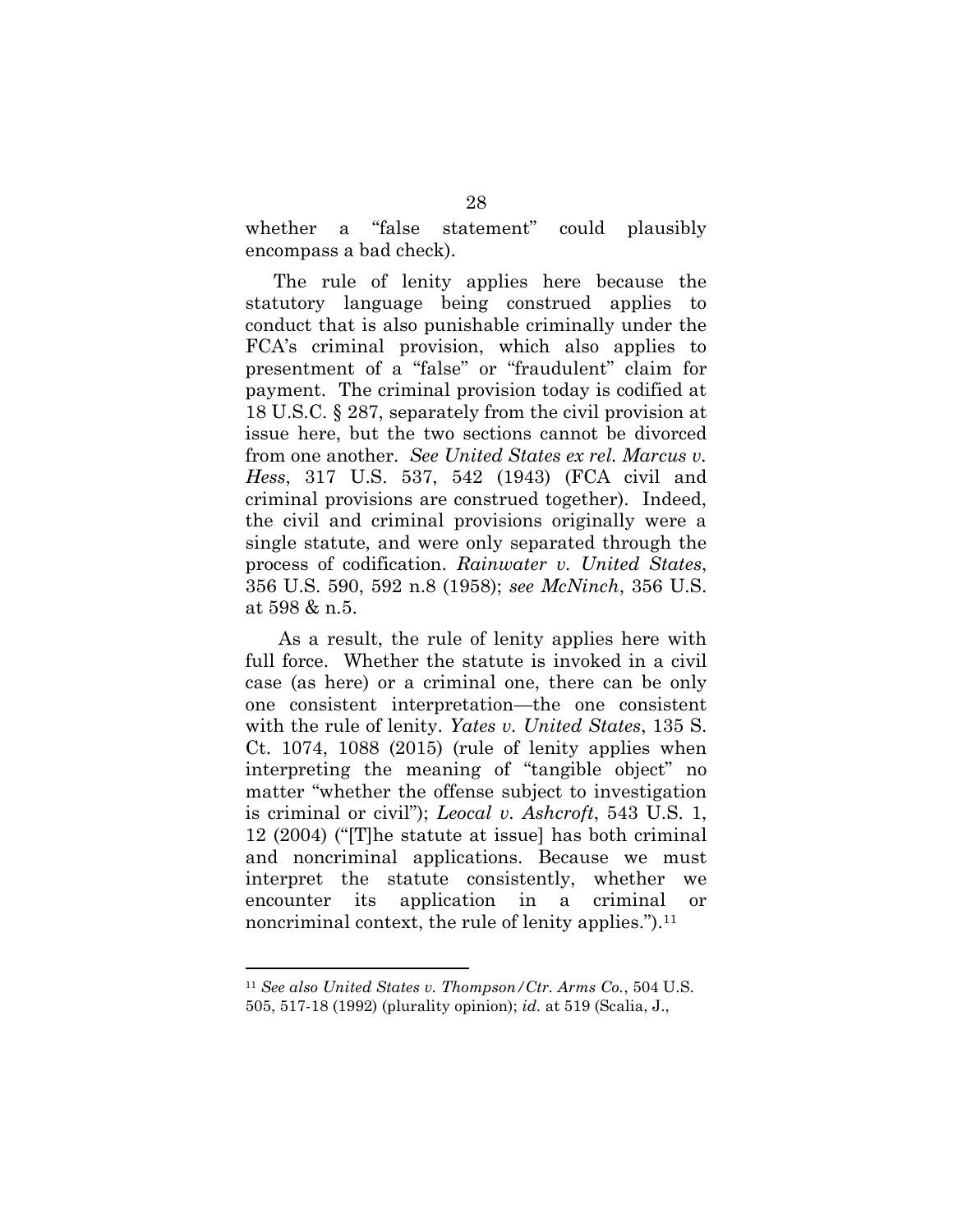Lenity principles would apply here even if violations did not carry a potential prison sentence. The FCA's treble-damages and civil-penalty provisions are punitive in their own right—indeed, considerably more punitive than some criminal statutes. *See Vt. Agency of Natural Res. v. United States ex rel. Stevens*, 529 U.S. 765, 784 (2000) (FCA damages "are essentially punitive in nature"). The rule of lenity prescribes that "*penal*" statutes shall be strictly construed, and a statute imposing a penalty of this magnitude certainly qualifies. That is why this Court has construed even much more modest civil-penalty statutes using the rule of lenity. *Commissioner v. Acker*, 361 U.S. 87, 91 (1959) (civil penalty for "substantial underestimate" of tax).

In light of the FCA's damages and civil penalty provisions, the potential and uncertain liability could force some companies to simply decline to do business with the government, thereby depriving the government and the public of needed goods and services and of competitive bids for such goods and services. But for businesses like generic drug companies that cannot control if their customers make claims to the government based on the goods that drug companies sell to them, liability in any one case could force them out of business altogether.

concurring in the judgment); *Crandon v. United States*, 494 U.S. 152, 158 (1990).